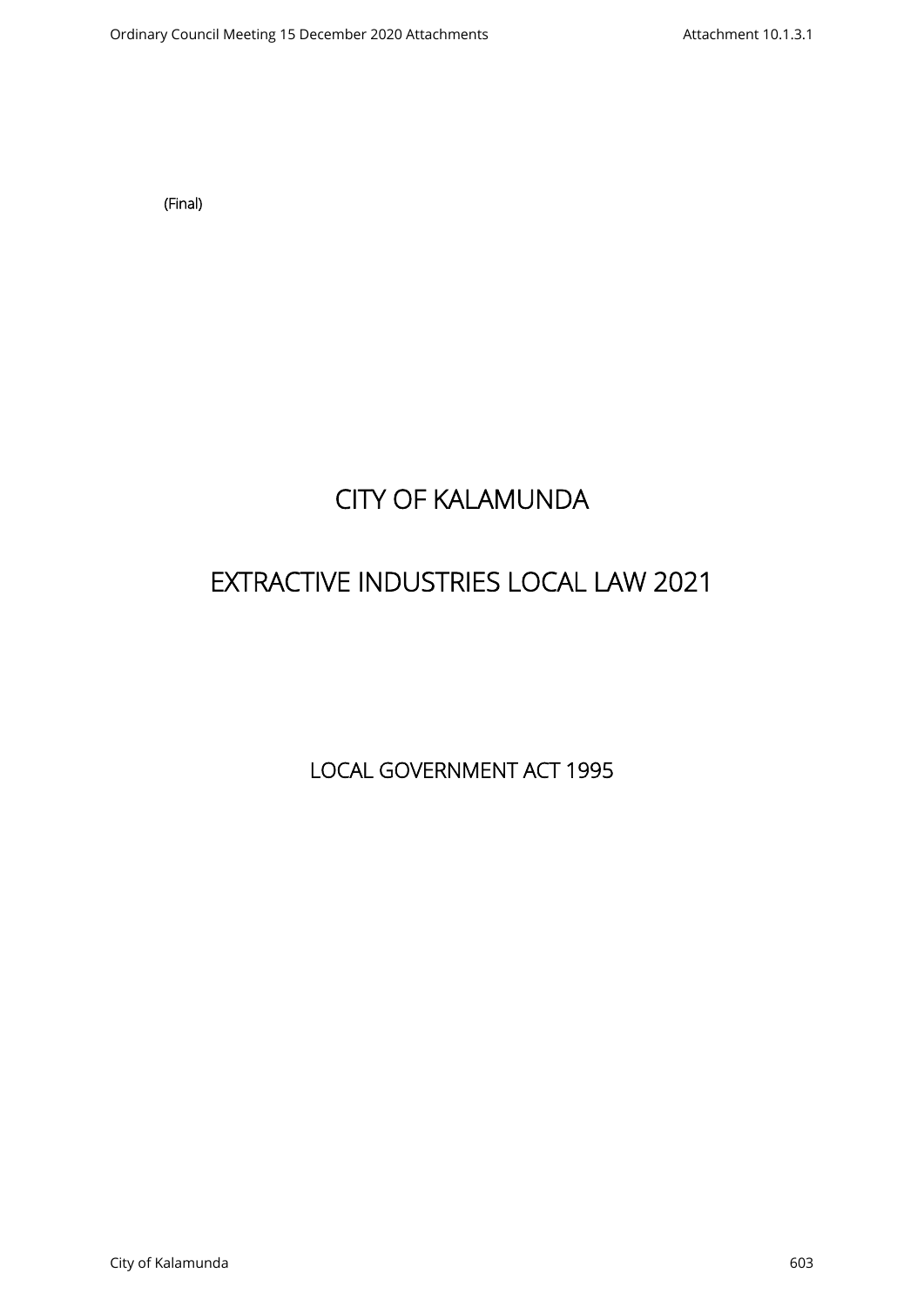# **LOCAL GOVERNMENT ACT 1995**

# **EXTRACTIVE INDUSTRIES LOCAL LAW 2021**

#### TABLE OF CONTENTS

# **PART 1—PRELIMINARY**

- 1.1 Citation
- 1.2 Commencement
- 1.3 Definitions
- 1.4 Application
- 1.5 Transition
- 1.6 Repeal

# **PART 2—LICENSING REQUIREMENTS FOR AN EXTRACTIVE INDUSTRY**

- 2.1 Extractive industries prohibited without licence
- 2.2 Applicant to advertise proposal
- 2.3 Application for licence

# **PART 3—DETERMINATION OF APPLICATION**

- 3.1 Determination of application
- 3.2 Payment of annual licence fee

# **PART 4—TRANSFER, CANCELLATION AND RENEWAL OF LICENCE**

- 4.1 Transfer of licence
- 4.2 Cancellation of licence
- 4.3 Renewal of licence
- 4.4 Notice of outcome

# **PART 5—SECURED SUM AND APPLICATION THEREOF**

5.1 Security for restoration and reinstatement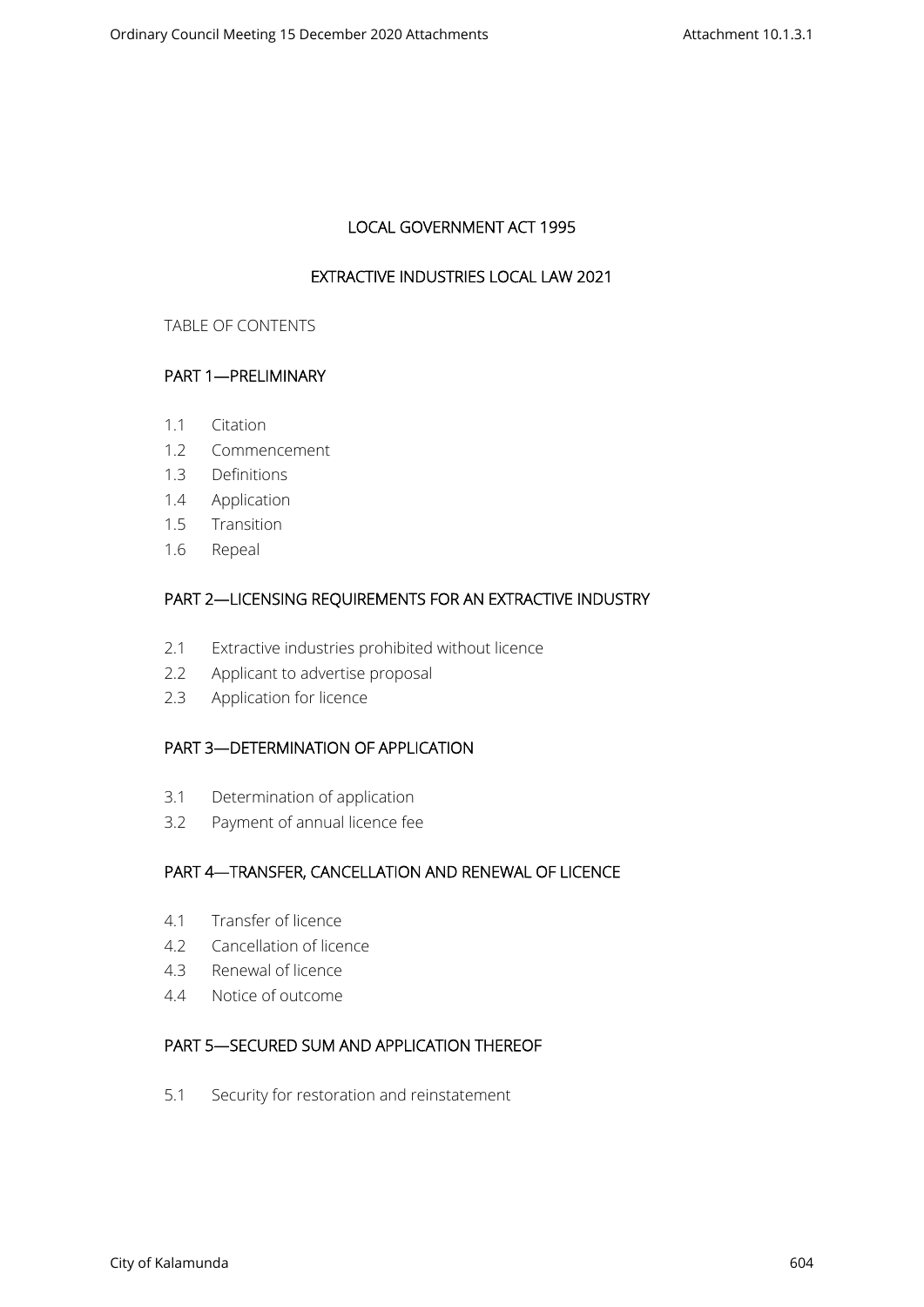5.2 Use by local government of secured sum

## **PART 6—LIMITATIONS, OBLIGATIONS OF THE LICENSEE AND PROHIBITIONS**

- 6.1 Limits on excavation near boundary
- 6.2 Obligations of the licensee
- 6.3 Prohibitions
- 6.4 Blasting

## **PART 7—MISCELLANEOUS PROVISIONS**

- 7.1 Public liability
- 7.2 Mines Safety and Inspection Act and Environment Protection Act
- 7.3 Notice of cessation of operations
- 7.4 Works to be carried out on cessation of operations

# **PART 8—OBJECTIONS AND APPEALS**

8.1 Objection and review rights

# **PART 9— OFFENCES, PENALTIES AND FORMS**

- 9.1 Offences
- 9.2 Modified penalties
- 9.4 Forms

# **SCHEDULE 1 – PRESCRIBED OFFENCES**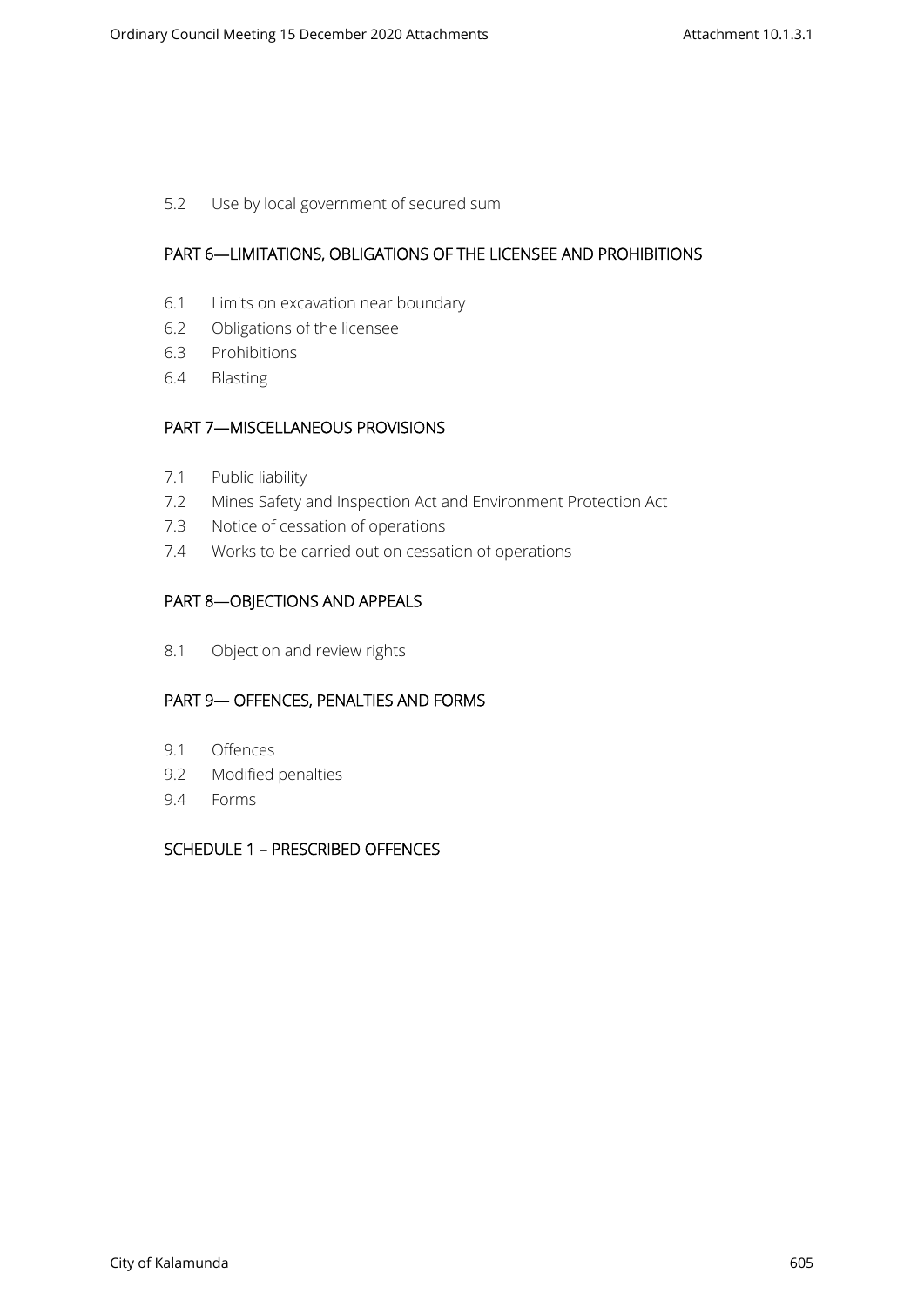## **LOCAL GOVERNMENT ACT 1995**

#### CITY OF KALAMUNDA

# **EXTRACTIVE INDUSTRIES LOCAL LAW 2020**

Under the powers conferred by the *Local Government Act 1995* and by all other powers, the local government of the City of Kalamunda resolved on  ${date}$  to make the following local law.

## **PART 1—PRELIMINARY**

## **1.1 Citation**

This local law maybe cited as the *City of Kalamunda Extractive Industries Local Law 2021*.

## **1.2 Commencement**

This local law comes into operation 14 days after the date of its publication in the *Government Gazette*.

#### **1.3 Definitions**

In this local law, unless the context otherwise requires-

*Act* means the *Local Government Act 1995*;

*AS* means an Australian Standard published by Standards Australia and available for viewing free of charge at the City of Kalamunda Administration offices;

*Carry on an extractive industry* means quarrying and excavating for stone, gravel, sand, and other material;

*CEO* means the Chief Executive Officer of the local government;

*district* means the district of the local government;

*excavation* includes quarry;

land unless the context otherwise requires, means the land on which the applicant proposes carrying on the extractive industry to which the licence application relates;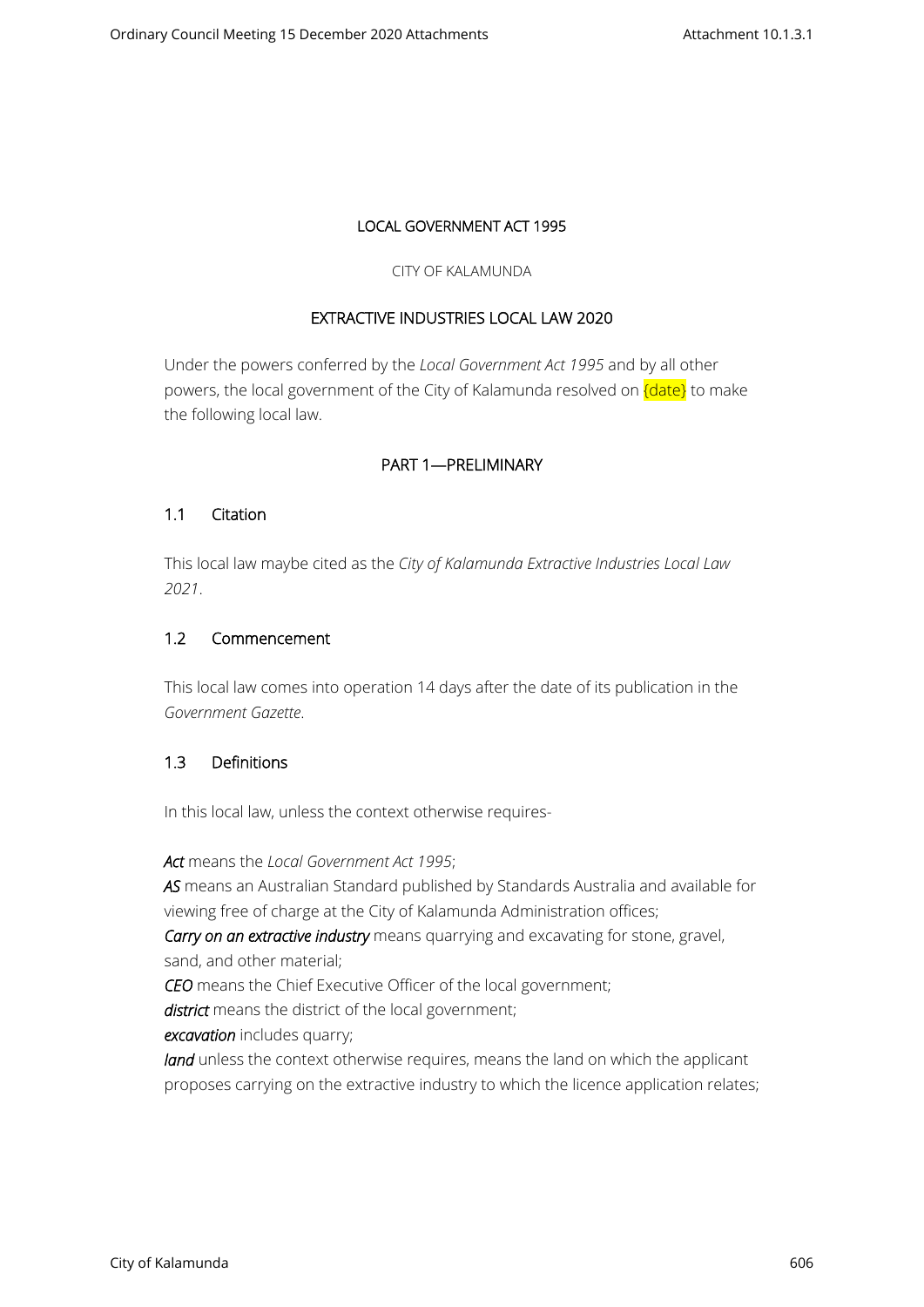*licence* means a licence issued under this local law; *licensee* means the person named in the licence as the licensee; *local government* means the City of Kalamunda *occupier* has the meaning given to it in the Act; *owner* has the meaning given to it in the Act; *person* does not include the local government; *planning approval* means an approval for a development and/or a land use that is issued under a local planning scheme administered by the local government; *secured sum* means the sum required to be paid or the amount of a bond, guarantee or other security under clause 5.1; *Schedule* means a schedule to this local law; and *site* means the land specified by the local government in a licence

# **1.4 Application**

- (1) The provisions of this local law-
	- (a) Subject to paragraphs (b), (c), (d) and (e)-
		- (i) apply and have force and effect throughout the whole of the district; and
		- (ii) apply to every excavation whether commenced prior to or following the coming into operation of this local law;
	- (b) do not apply to the extraction of minerals under the *Mining Act 1978*;
	- (c) do not apply to the carrying on of an extractive industry on Crown land;
	- (d) do not apply to the carrying on of an extractive industry on land by the owner or occupier of that land for use on that land; and
	- (e) do not affect the validity of any licence issued under the local law repealed by clause 1.5 of this local law if that licence is currently in force at the date of gazettal of this local law.
- (2) In subclause (1)(d), land includes adjoining lots or locations in the same occupation or ownership of the owner or occupier referred to in subclause  $(1)(d)$ .

#### **1.5 Transitional provisions**

(1) Within 90 days of commencement of this local law or within 90 days of the date of the annual licence fee of a previous licence becoming due and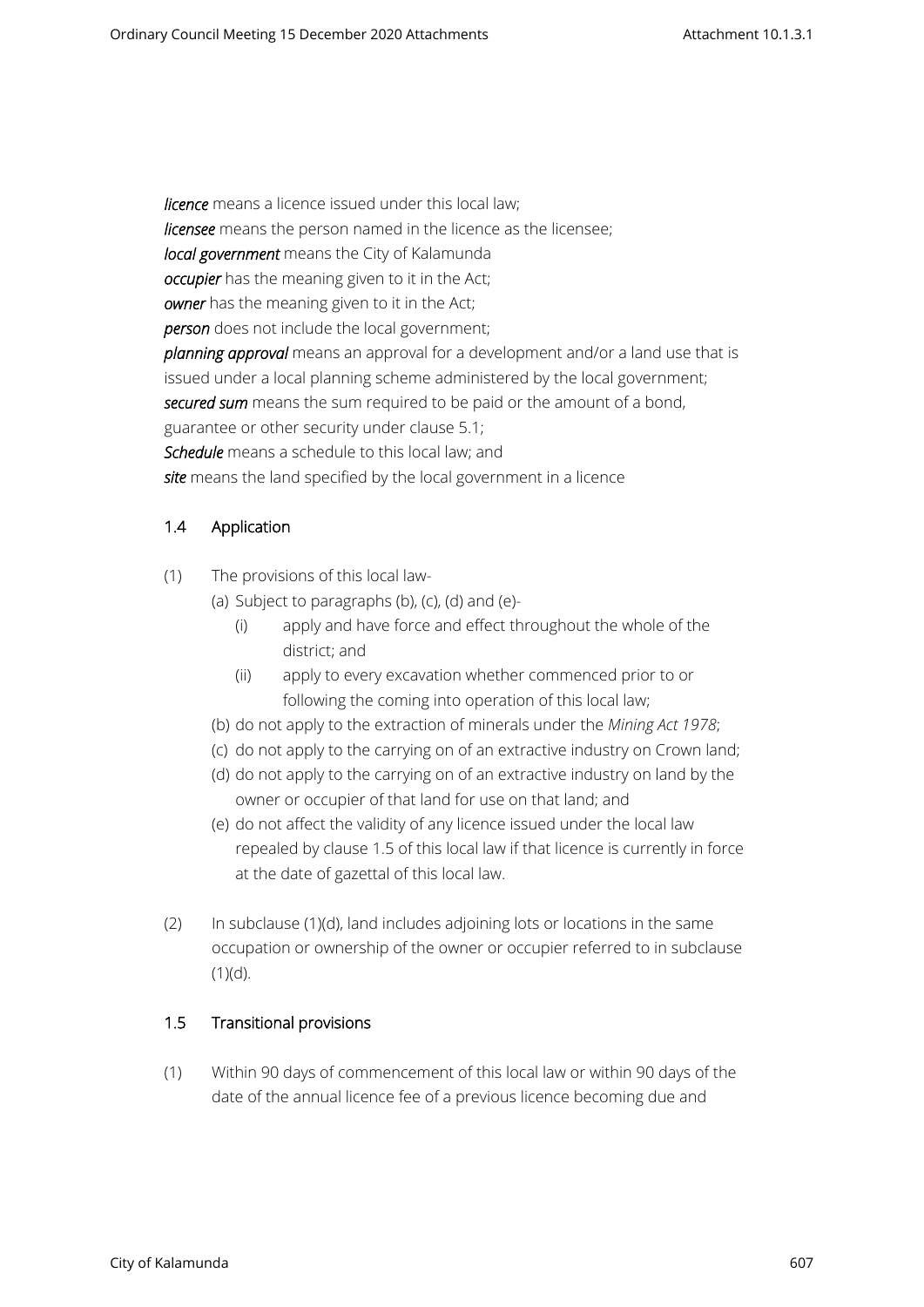payable (under clause 3.2), the local government may in respect of the licence—

(a) vary or delete a condition; or

- (b) impose one or more other conditions, as specified in clause 3.1(5).
- (2) A condition that is varied, deleted or imposed under subclause (1) does not become effective until 90 days (or longer period that is specified by the local government) after written notice of the condition is given by the local government to the licensee.

## **1.6 Repeal**

This local law repeals the *Shire of Kalamunda By-laws Relating to Extractive Industries* as published in the *Government Gazette* on 29 August 1963 and amended in the *Government Gazette* published on 18 April 1975, 19 November 1982 and 20 October 1988.

# **PART 2—LICENSING REQUIREMENTS FOR AN EXTRACTIVE INDUSTRY**

## **2.1 Extractive industries prohibited without licence**

A person must not carry on an extractive industry—

- (a) unless the person is the holder of a valid and current licence; and
- (b) otherwise than in accordance with any terms and conditions set out in, or applying in respect of, the licence.

# **2.2 Applicant to advertise proposal**

- (1) Unless the local government first approves otherwise, a person seeking the issue of a licence shall, before applying to the local government for a licence—
	- (a) forward by registered mail a notice in the form determined by the local government from time to time to—
		- (i) the owners and occupiers of all land adjoining the land upon which it is proposed to excavate, or within an area determined by the local government as likely to be affected by the granting of a licence,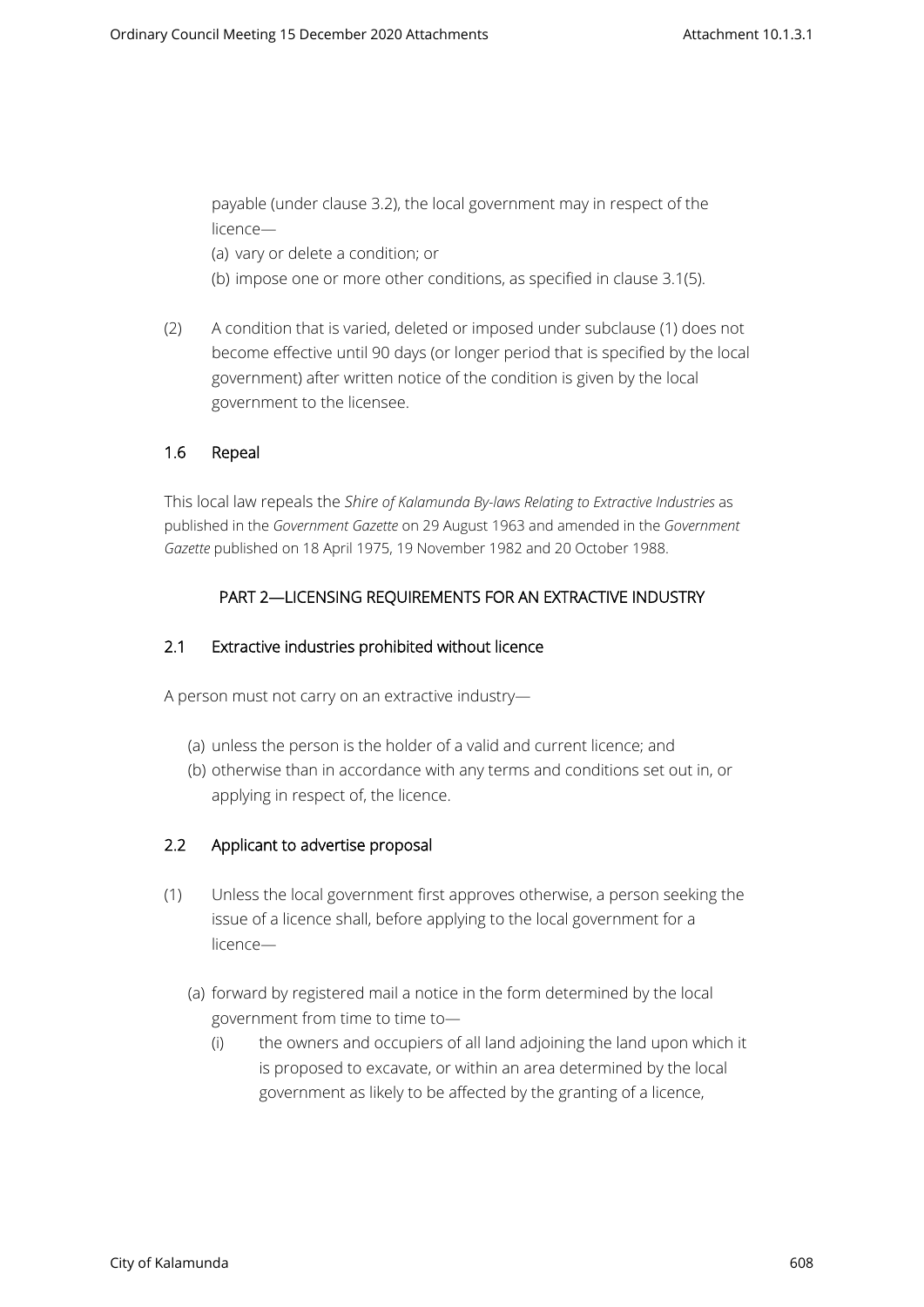advising of the application and specifying that they may, within 21 days from the date of service of the letter, object to or make representations in writing in respect of the issue of a licence by the local government;

- (ii) every authority or person having control or jurisdiction over any of the things referred to in clause 2.3(1)(a)(vii) and (viii) within 500 metres from the boundaries of the land, or within an area determined by the local government as likely to be affected by the granting of a licence; and
- (b) as soon as practicable after complying with the requirements of paragraph  $(a)$ —
	- (i) forward a copy of the notice to the CEO; and
	- (ii) publish the notice in a newspaper circulating in the area in which the proposed excavation is located.
- (2) The local government may, within 14 days after receiving a copy of a notice referred to in subclause (1), cause to be displayed, or require the proposed applicant to display, in a prominent position on the land one or more notices—
	- (a) in the form determined by the local government from time to time;
	- (b) the content, size and construction of which have been approved by the CEO;
	- (c) specifying particulars of the proposed excavation; and
	- (d) inviting objections or comments within 21 days from the placement of the notice.

# **2.3 Application for licence**

- (1) Subject to subclause (3), a person seeking the issue of a licence in respect of any land shall apply in the form determined by the local government from time to time and must forward the application duly completed and signed by each of the applicant, the owner of the land and any occupier of the land to the CEO together with—
	- (a) Three (3) copies of a plan of the excavation site to a scale of between 1:500 and 1:2000 showing—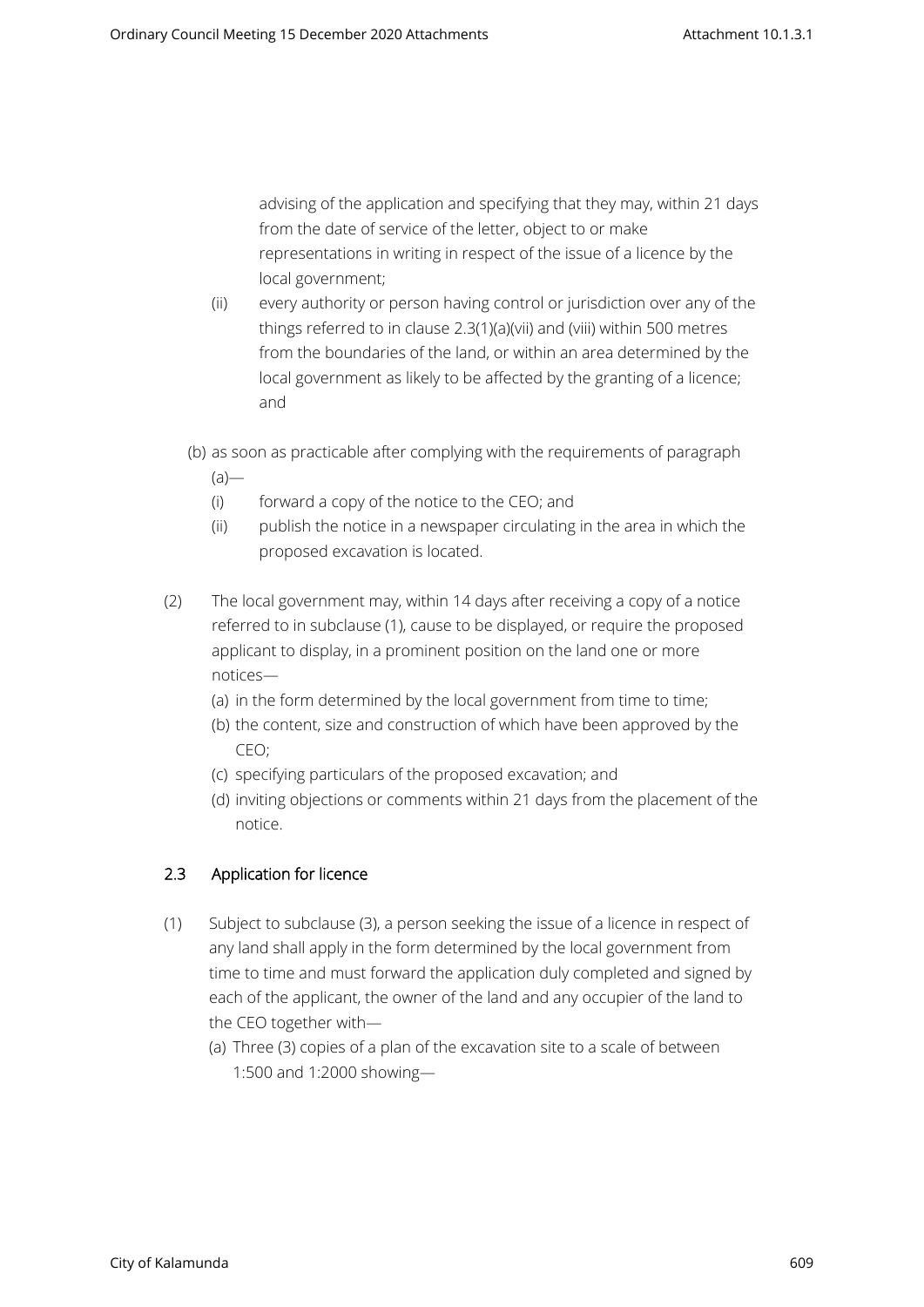- (i) the existing and proposed land contours based on the Australian Height Datum and plotted at 1 metre contour intervals;
- (ii) the land on which the excavation site is to be located;
- (iii) the external surface dimensions of the land;
- (iv) the location and depth of the existing and proposed excavation of the land;
- (v) the location of existing and proposed thoroughfares or other means of vehicle access to and egress from the land and to public thoroughfares in the vicinity of the land;
- (vi) the location of buildings, treatment plant, tanks and other improvements and developments existing on, approved for or proposed in respect of the land;
- (vii) the location of existing power lines, telephone cables and any associated poles or pylons, sewers, pipelines, reserves, bridges, railway lines and registered grants of easement or other encumbrances over, on, under or adjacent to or in the vicinity of the land;
- (viii) the location of all existing dams, watercourses, drains or sumps on or adjacent to the land;
- (ix) the location and description of existing and proposed fences, gates and warning signs around the land; and
- (x) the location of the areas proposed to be used for stockpiling excavated material, treated material, overburden and soil storage on the land and elsewhere;
- (b) Three (3) copies of a works and excavation programme containing—
	- (i) the nature and estimated duration of the proposed excavation for which the licence is applied;
	- (ii) the stages and the timing of the stages in which it is proposed to carry out the excavation
	- (iii) details of the methods to be employed in the proposed excavation and a description of any on-site processing works;
	- (iv) details of the depth and extent of the existing and proposed excavation of the site;
	- (v) an estimate of the depth of and description of the nature and quantity of the overburden to be removed;
	- (vi) a description of the methods by which existing vegetation is to be cleared and topsoil and overburden removed or stockpiled;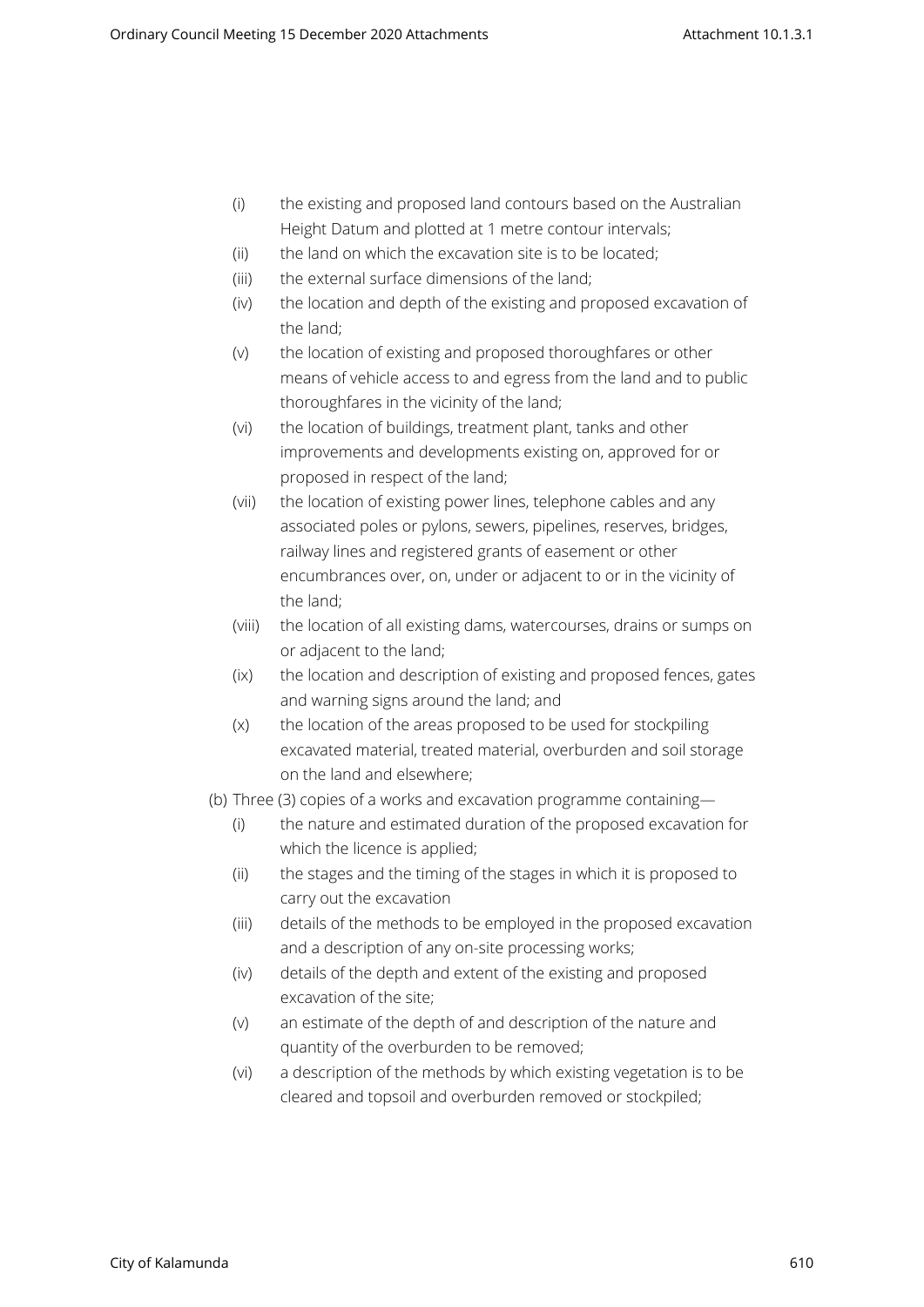- (vii) a description of the means of access to the excavation site and the types of thoroughfares to be constructed;
- (viii) details of the proposed number and size of trucks entering and leaving the site each day and the route or routes to be taken by those vehicles;
- (ix) a description of any proposed buildings, water supply, treatment plant, tanks and other improvements;
- (x) details of drainage conditions applicable to the land and methods by which the excavation site is to be kept drained;
- (xi) a description of the measures to be taken to minimise sand drift, dust nuisance, erosion, watercourse siltation and dangers to the general public;
- (xii) a description of the measures to be taken to comply with the *Environmental Protection (Noise) Regulations 1997*;
- (xiii) a description of the existing site environment and a report on the anticipated effect that the proposed excavation will have on the environment in the vicinity of the land;
- (xiv) details of the nature of existing vegetation, shrubs and trees and a description of measures to be taken to minimise the destruction of existing vegetation; and
- (xv) a description of the measures to be taken in screening the excavation site, or otherwise minimising adverse visual impacts, from nearby thoroughfares or other areas;
- (c) Three (3) copies of a rehabilitation and decommissioning programme indicating—
	- (i) the objectives of the programme, having due regard to the nature of the surrounding area and the proposed end-use of the excavation site;
	- (ii) whether restoration and reinstatement of the excavation site is to be undertaken progressively or upon completion of excavation operations;
	- (iii) how any face is to be made safe and batters sloped;
	- (iv) the method by which topsoil is to be replaced and revegetated;
	- (v) the numbers and types of trees and shrubs to be planted and other landscaping features to be developed;
	- (vi) how rehabilitated areas are to be maintained; and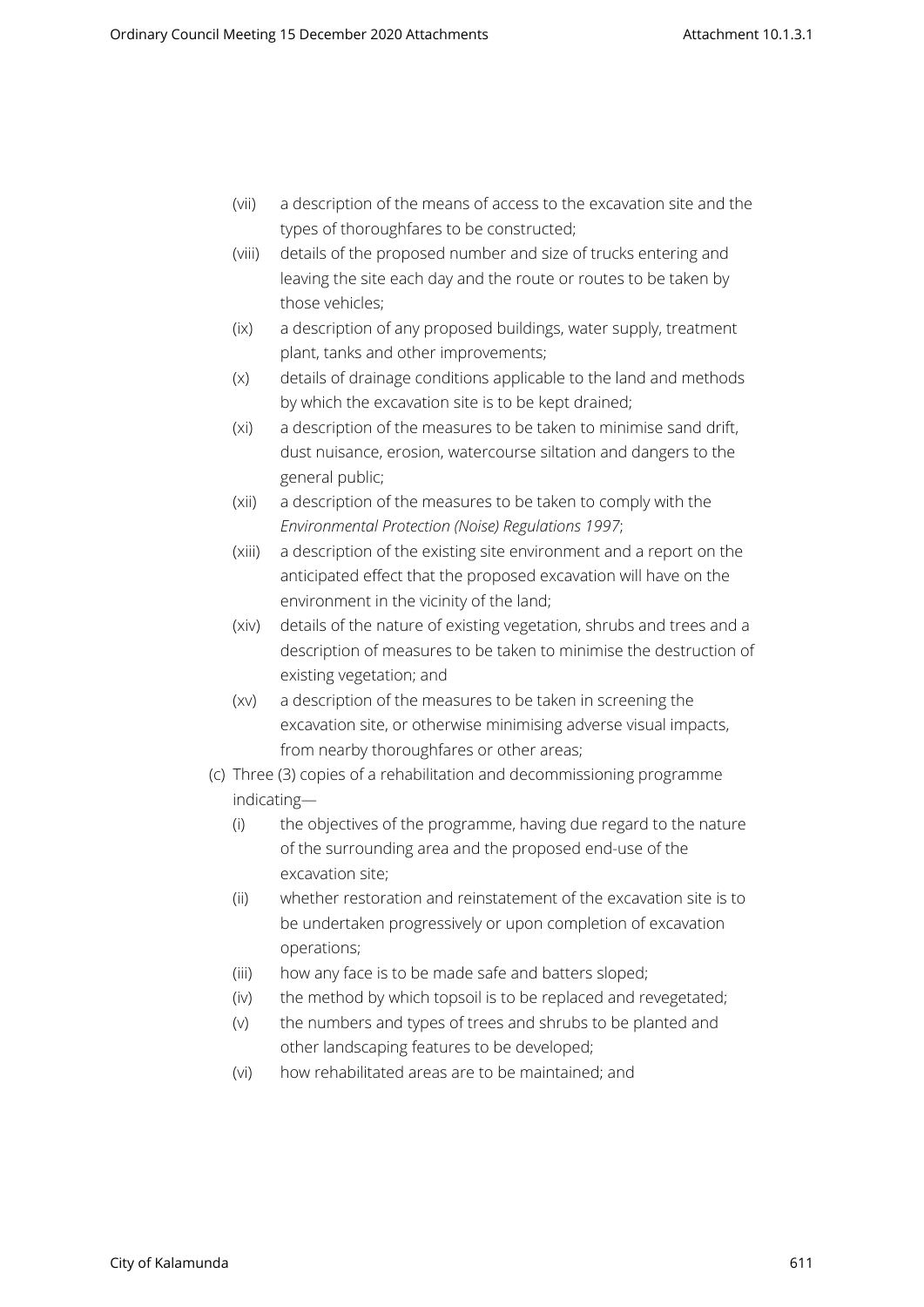- (vii) the programme for the removal of buildings, plant, waste and final site clean-up;
- (d) evidence that a datum peg has been established on the land related to a point approved by the local government on the surface of a constructed public thoroughfare or such other land in the vicinity;
- (e) certificate from a licensed surveyor certifying the correctness of—
	- (i) the plan referred to in paragraph (a); and
	- (ii) the datum peg and related point referred to in paragraph (d);
- (f) where the applicant is required to display a notice, evidence that the requirements of clause 2.2 (2) have been carried out;
- (g) copies of all land use planning approvals required under any planning legislation;
- (h) copies of any environmental approval required under any environmental legislation;
- (i) copies of any geotechnical information relating to the excavation site;
- (j) the consent in writing to the application from the owner of the excavation site;
- (k) the licence application fee specified by the local government from time to time; and
- (l) any other information that the local government may reasonably require.
- (2) All survey data supplied by an applicant for the purpose of subclause (1) shall comply with Australian Height Datum and Australian Map Grid standards.
- (3) Where in relation to a proposed excavation—
	- (a) the surface area is not to exceed 5000 square metres; and
	- (b) the extracted material is not to exceed 5000 cubic metres;

the local government may exempt a person making application for a licence under subclause (1) from supplying any of the data specified in paragraphs (b), (d), (e) and (i) of subclause (1).

# **PART 3—DETERMINATION OF APPLICATION**

# **3.1 Determination of application**

(1) The local government may refuse to consider an application for a licence that does not comply with the requirements of clause 2.3, and in any event shall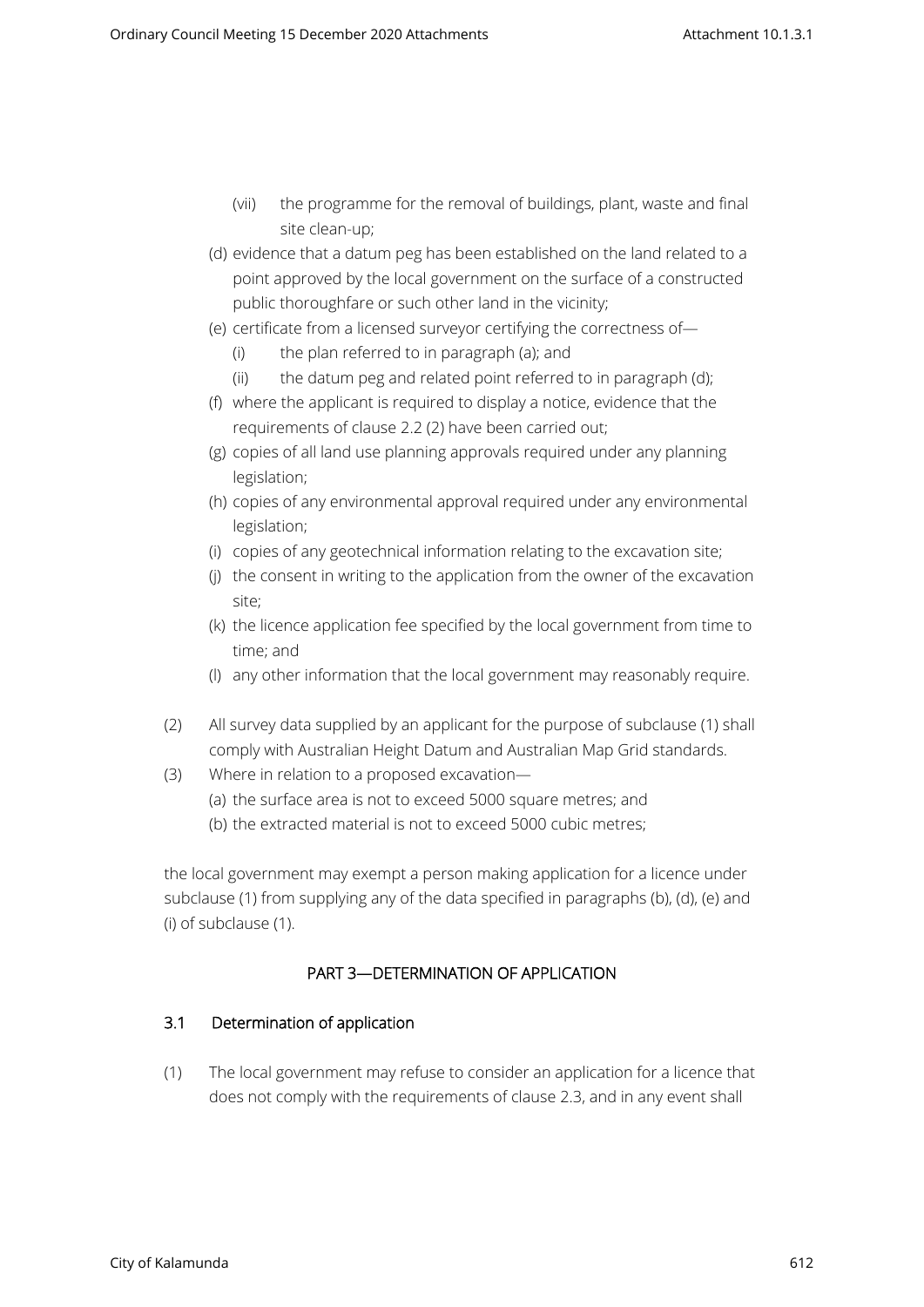refuse an application for a licence where planning approval for an extractive industry use of the land has not first been obtained.

- (2) The local government may, in respect of an application for a licence—
	- (a) refuse the application; or
	- (b) approve the application—
		- (i) over the whole or part of the land in respect of which the application is made; and
		- (ii) such terms and conditions, if any, as it sees fit.
- (3) Where the local government approves an application for a licence, it shall—
	- (a) determine the licence period, not exceeding 5 years from the date of issue; and
	- (b) approve the issue of a licence in the form determined by the local government from time to time.
- (4) Where the local government approves the issue of a licence, the CEO upon receipt by the local government of—
	- (a) payment of the annual licence fee, or the relevant proportion of the annual licence fee to 30 June, determined by the local government under and in accordance with sections 6.16 to 6.19 of the *Local Government Act 1995*;
	- (b) payment of the secured sum if any, imposed under clause 5.1;
	- (c) the documents, if any, executed to the satisfaction of the CEO, under clause 5.1; and
	- (d) a copy of the public liability insurance policy required under clause 7.1(1) shall issue the licence to the applicant.
- (5) Without limiting subclause (2), the local government may impose conditions in respect of the following matters—
	- (a) the orientation of the excavation to reduce visibility from other land;
	- (b) the appropriate siting of access thoroughfares, buildings and plant;
	- (c) the stockpiling of material;
	- (d) the hours during which any excavation work may be carried out;
	- (e) the hours during which any processing plant associated with, or located on, the site may be operated;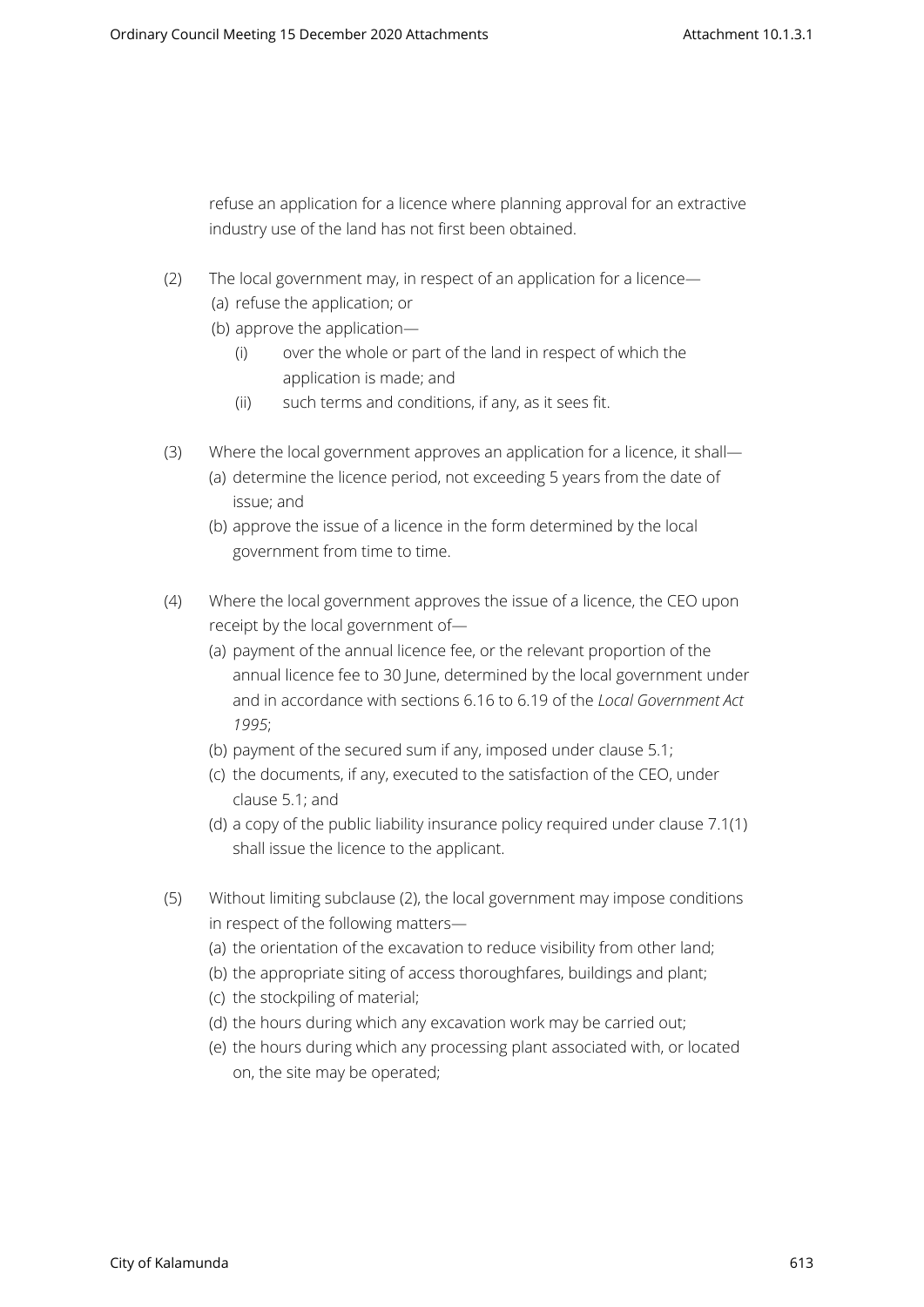- (f) requiring all crushing and treatment plant to be enclosed within suitable buildings to minimise the emission of noise, dust, vapour and general nuisance to the satisfaction of the local government;
- (g) the depths below which a person shall not excavate;
- (h) distances from adjoining land or thoroughfares within which a person must not excavate;
- (i) the safety of persons employed at or visiting the excavation site;
- (j) the control of dust and wind-blown material;
- (k) the planting, care and maintenance of trees, shrubs and other landscaping features during the time in which the extractive industry is carried out in order to effectively screen the area to be excavated and to provide for progressive rehabilitation;
- (l) the prevention of the spread of dieback or other disease;
- (m)the drainage of the excavation site and the disposal of water;
- (n) the restoration and reinstatement of the excavation site, the staging of such works, and the minimising of the destruction of vegetation;
- (o) the provision of retaining walls to prevent subsidence of any portion of the excavation or of land abutting the excavation;
- (p) requiring the licensee to furnish to the local government a surveyor's certificate each year, prior to the renewal fee being payable, to certify the quantity of material extracted and that material has not been excavated below the final contour levels outlined within the approved excavation programme;
- (q) requiring the licensee to enter into an agreement with the local government by which it agrees to pay any extraordinary expenses incurred by the local government in repairing damage caused to thoroughfares in the district by heavy or extraordinary traffic conducted by or on behalf of the licensee under the licence;
- (r) requiring the licensee to enter into an agreement with the local government in respect of any condition or conditions imposed under this local law; and
- (s) any other matter for properly regulating the carrying on of an extractive industry.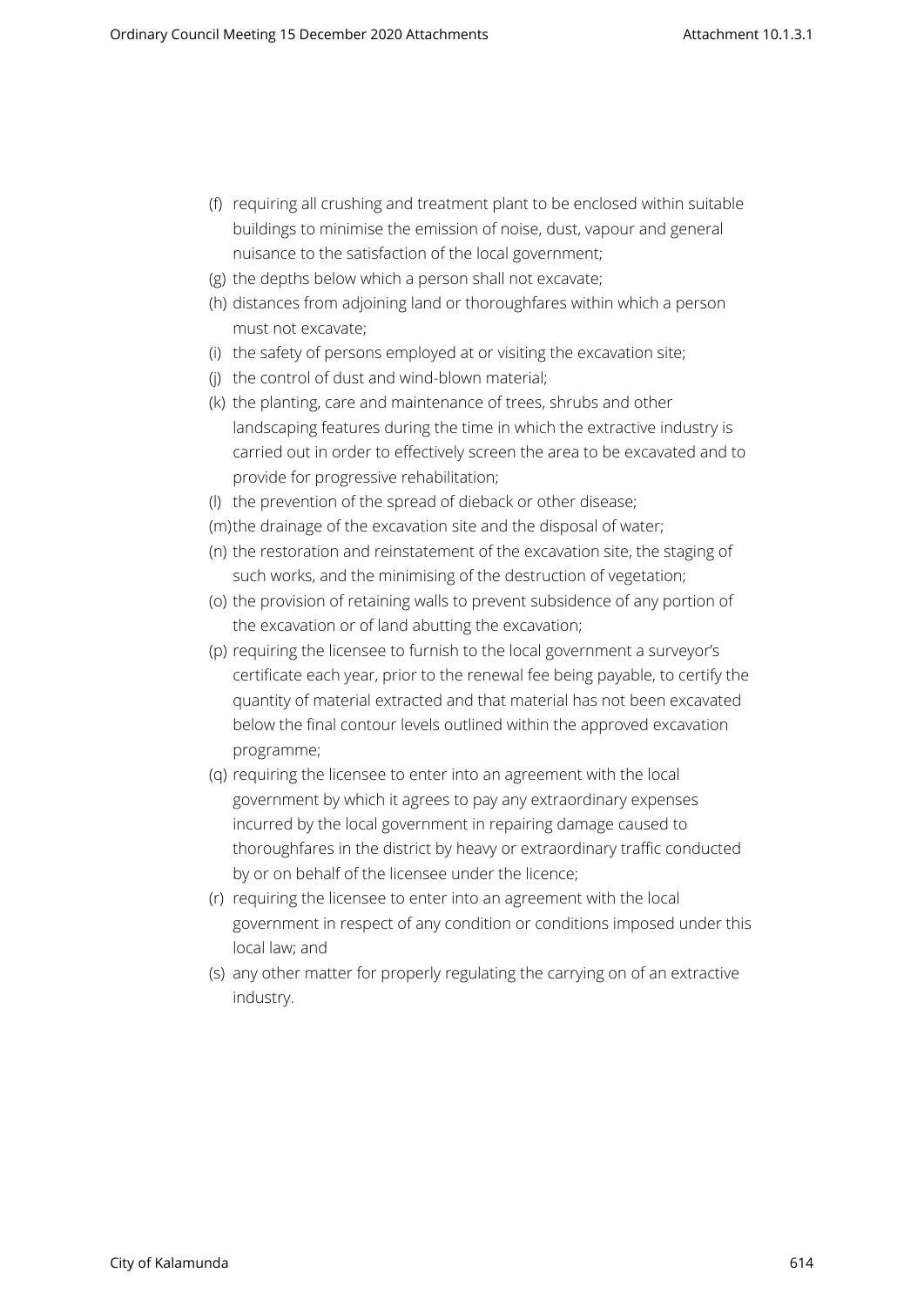# **3.2 Payment of annual licence fee**

On or before 30 June in each year, a licensee shall pay to the local government the annual licence fee determined by the local government under and in accordance with sections 6.16 to 6.19 of the Act.

# **PART 4—TRANSFER, CANCELLATION AND RENEWAL OF LICENCE**

# **4.1 Transfer of licence**

- (1) An application for the transfer of a licence shall—
	- (a) be made in writing;
	- (b) be signed by the licensee and the proposed transferee of the licence;
	- (c) be accompanied by the current licence;
	- (d) be accompanied by the consent in writing to the transfer from the owner of the excavation site;
	- (e) include any information that the local government may reasonably require; and
	- (f) be forwarded to the CEO together with the fee determined by the local government from time to time.
- (2) Upon receipt of any application for the transfer of a licence, the local government may—
	- (a) refuse the application; or
	- (b) approve the application on such terms and conditions, if any, as it sees fit.
- (3) Where the local government approves an application for the transfer of a licence, the local government shall transfer the licence by an endorsement on the licence in the form determined by the local government from time to time, signed by the CEO.
- (4) Where the local government approves the transfer of a licence it shall not be required to refund any part of the fees paid by the former licensee in respect of the transferred licence.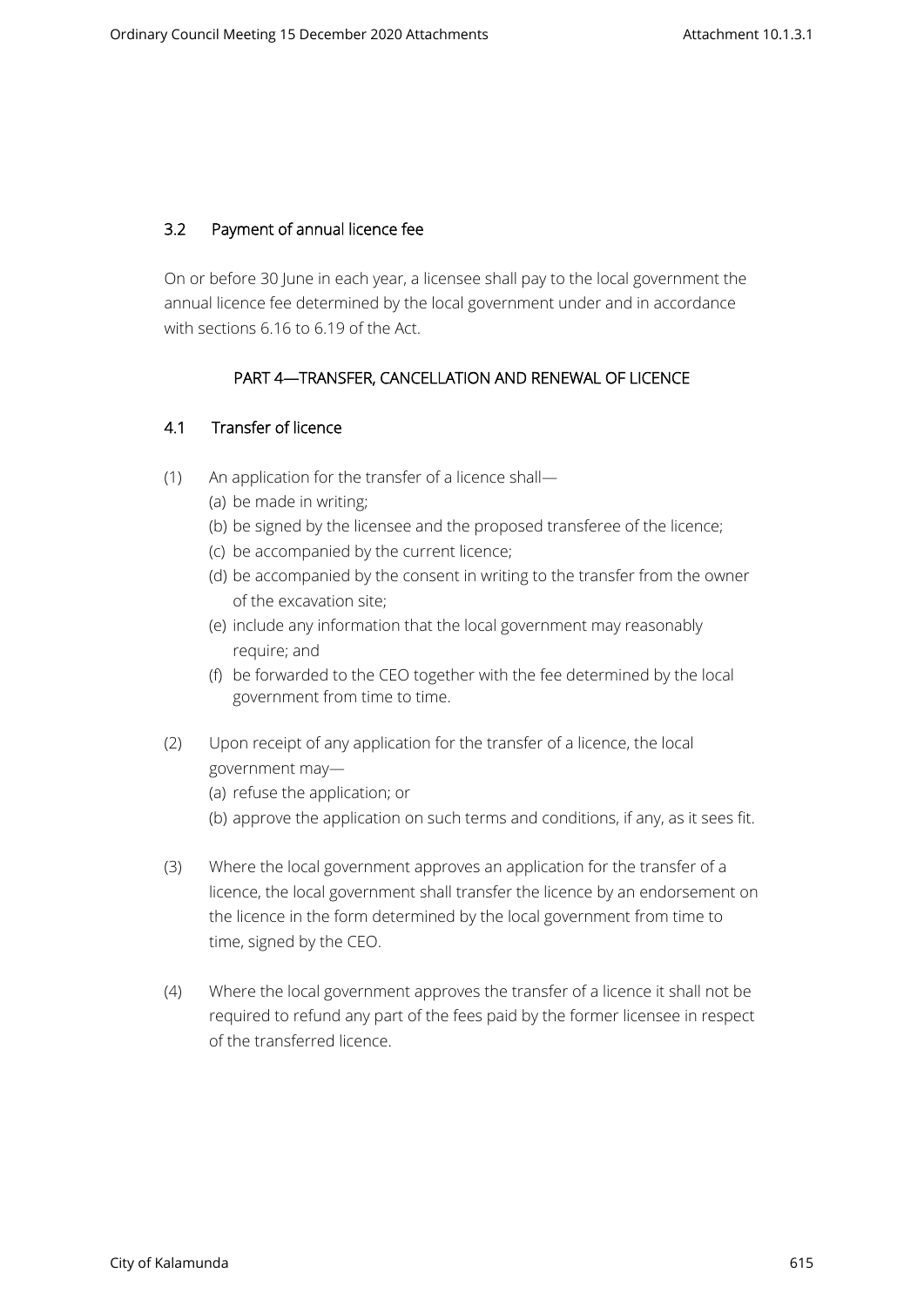# **4.2 Cancellation of licence**

- (1) The local government may cancel a licence where the licensee has—
	- (a) been convicted of an offence against—
		- (i) this local law; or
		- (ii) any other law relating to carrying on an extractive industry;
	- (b) transferred or assigned or attempted to transfer or assign the licence without the consent of the local government;
	- (c) permitted another person to carry on an extractive industry otherwise than in accordance with the terms and conditions of the licence and of the provisions of this local law;
	- (d) failed to pay the annual licence fee under clause 3.2; or
	- (e) failed to have a current public liability insurance policy under clause 7.1 (1) or failed to provide a copy of the policy or evidence of its renewal as the case may be, under clause 7.1 (2).
- (2) Where the local government cancels a licence under this clause—
	- (a) the local government shall advise the licensee in writing of the cancellation;
	- (b) the cancellation takes effect on and from the day on which the licensee is served with the cancellation advice; and
	- (c) the local government shall not be required to refund any part of the fees paid by the licensee in respect of the cancelled licence.

# **4.3 Renewal of licence**

- (1) A licensee who wishes to renew a licence must apply in writing to the local government at least 45 days before the date of expiry of the licence and shall submit with the application for renewal—
	- (a) the fee determined by the local government from time to time;
	- (b) a copy of the current licence;
	- (c) a plan showing the contours of the excavation carried out to the date of that application;
	- (d) details of the works, excavation and rehabilitation stages reached and of any changes or proposed changes with respect to any of the things referred to in clauses 2.3 (1) (b) and (c); and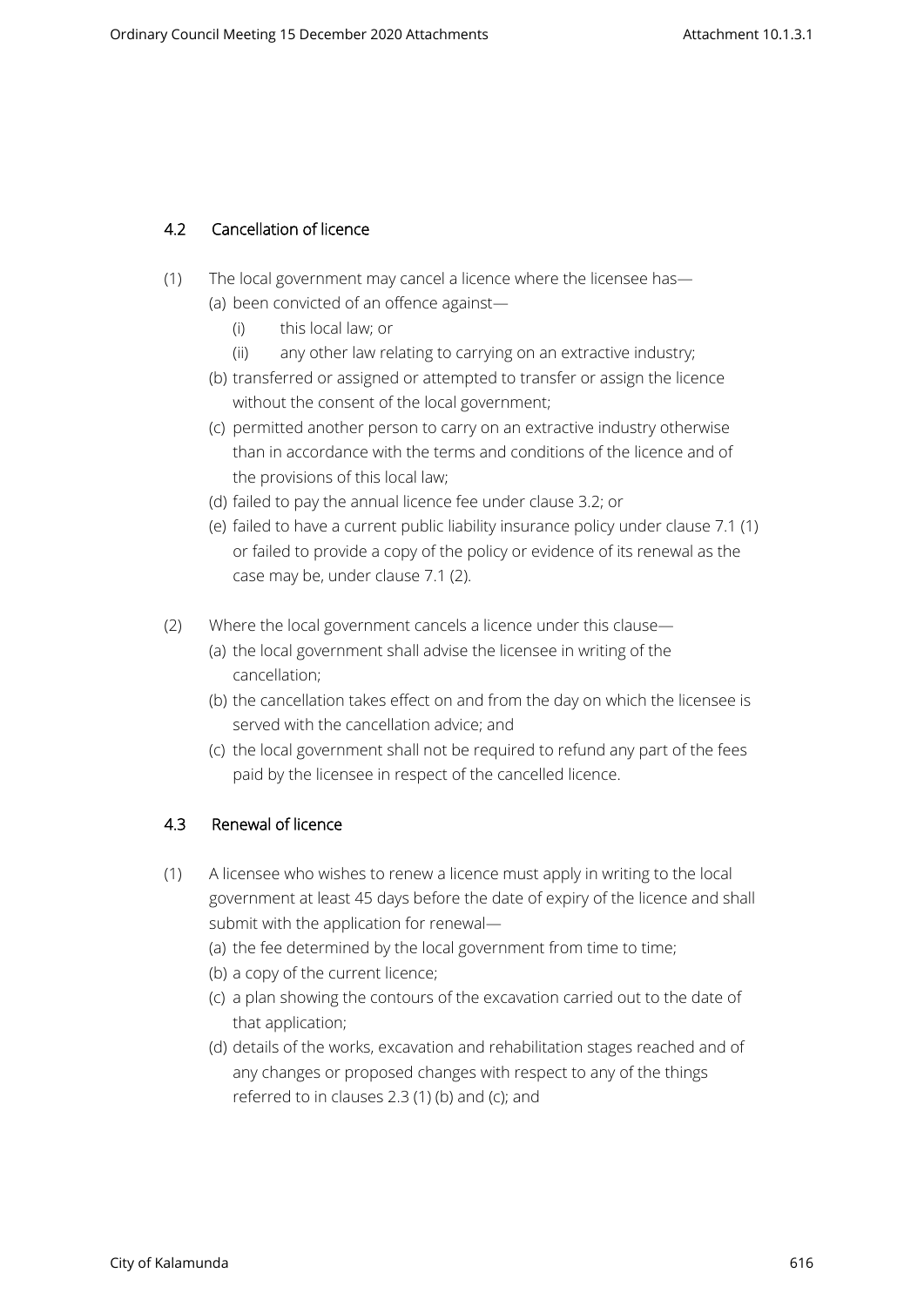(e) any other things referred to in clauses 2.3 and 3.1.

- (2) The local government may waive any of the requirements specified in clause 4.3 (1) (d) or (e).
- $(3)$  If—
	- (a) an application to renew a licence is in relation to land in respect of which the current licence was issued less than 12 months prior to the date from which the new licence if granted would apply; and
	- (b) the methods to be employed in the proposed land excavation are identical to those being employed at the date of the application, then the applicant shall not be obliged, unless otherwise required by the local government to submit details of any of the things referred to in clauses 2.3 and 3.1.
- (4) Upon receipt of an application for the renewal of a licence, the local government may—
	- (a) refuse the application; or
	- (b) approve the application on such terms and conditions, if any, as it sees fit.

# **4.4 Notice of outcome**

The local government will provide written notice to an applicant whenever it makes a decision regarding the issue, renewal, transfer or cancellation of a licence

# **PART 5—SECURED SUM AND APPLICATION THEREOF**

#### **5.1 Security for restoration and reinstatement**

- (1) For the purpose of ensuring that an excavation site is properly restored or reinstated, the local government may require that— (a) as a condition of a licence; or
	- (b) before the issue of a licence, the licensee shall give to the local government a bond, bank guarantee or other security, of a kind and in a form acceptable to the local government, in or for a sum determined by the local government from time to time.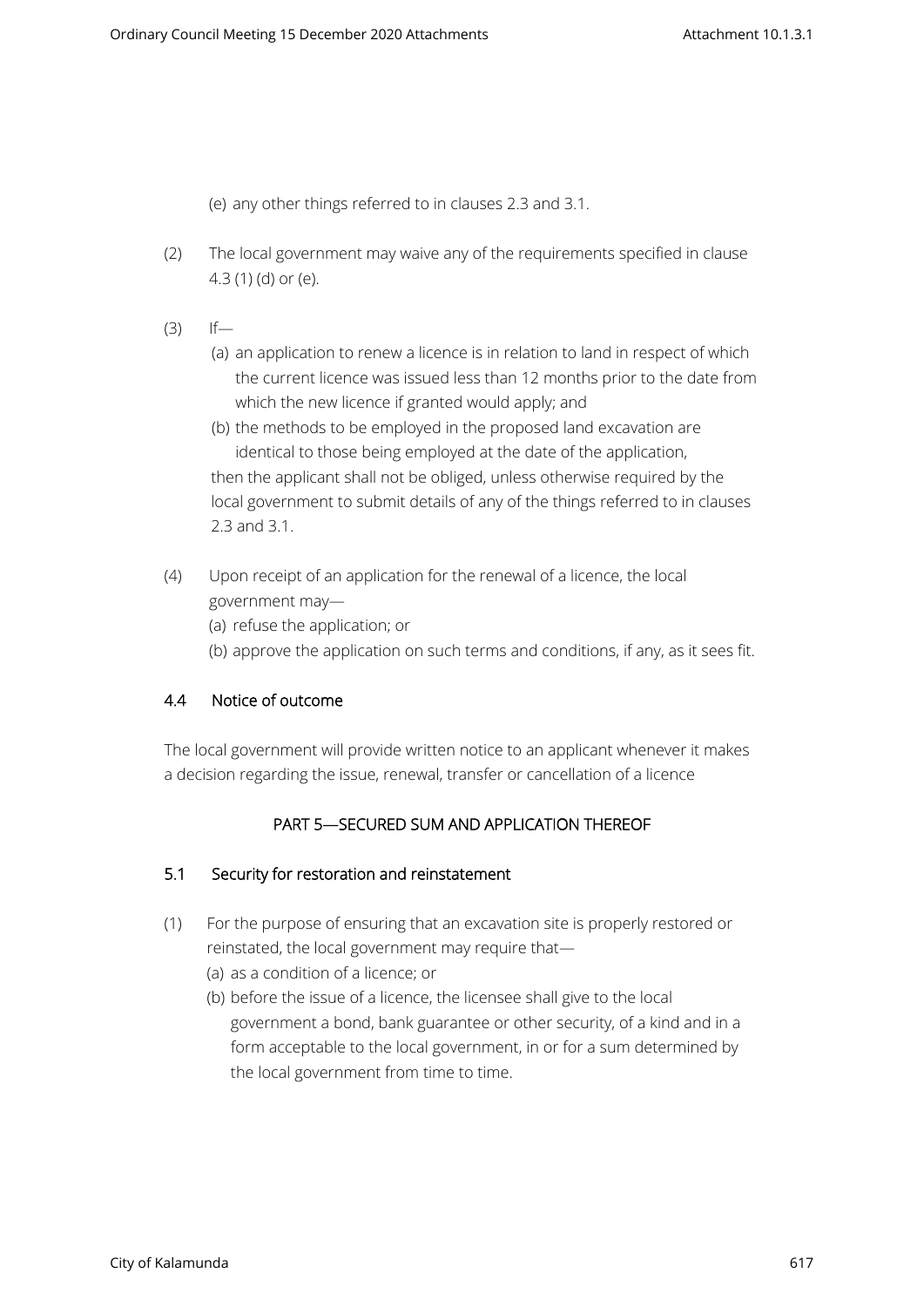- (2) A bond required under subclause (1) is to be paid into a fund established by the local government for the purposes of this clause.
- (3) Subject to clause 5.2, any interest accrued in respect of the bond paid into the fund under subclause (2) is to be returned to the licensee at the completion of the restoration and reinstatement works required by the licence conditions or otherwise under this local law.

# **5.2 Use by the local government of secured sum**

- (1) If a licensee fails to carry out or complete the restoration and reinstatement works required by the licence conditions either—
	- (a) within the time specified in those conditions; or
	- (b) where no such time has been specified, within 60 days of the completion of the excavation or portion of the excavation specified in the licence conditions,

then, subject to the local government giving the licensee 14 days notice of its intention to do so—

- (c) the local government may carry out or cause to be carried out the required restoration and reinstatement work or so much of that work as remains undone; and
- (d) the licensee shall pay to the local government on demand all costs incurred by the local government or which the local government may be required to pay under this clause.
- (2) The local government may apply the proceeds of any bond, bank guarantee or other security provided by the licensee under clause 5.1 towards its costs under this clause.
- (3) The liability of a licensee to pay the local government's costs under this clause is not limited to the amount, if any, secured under clause 5.1.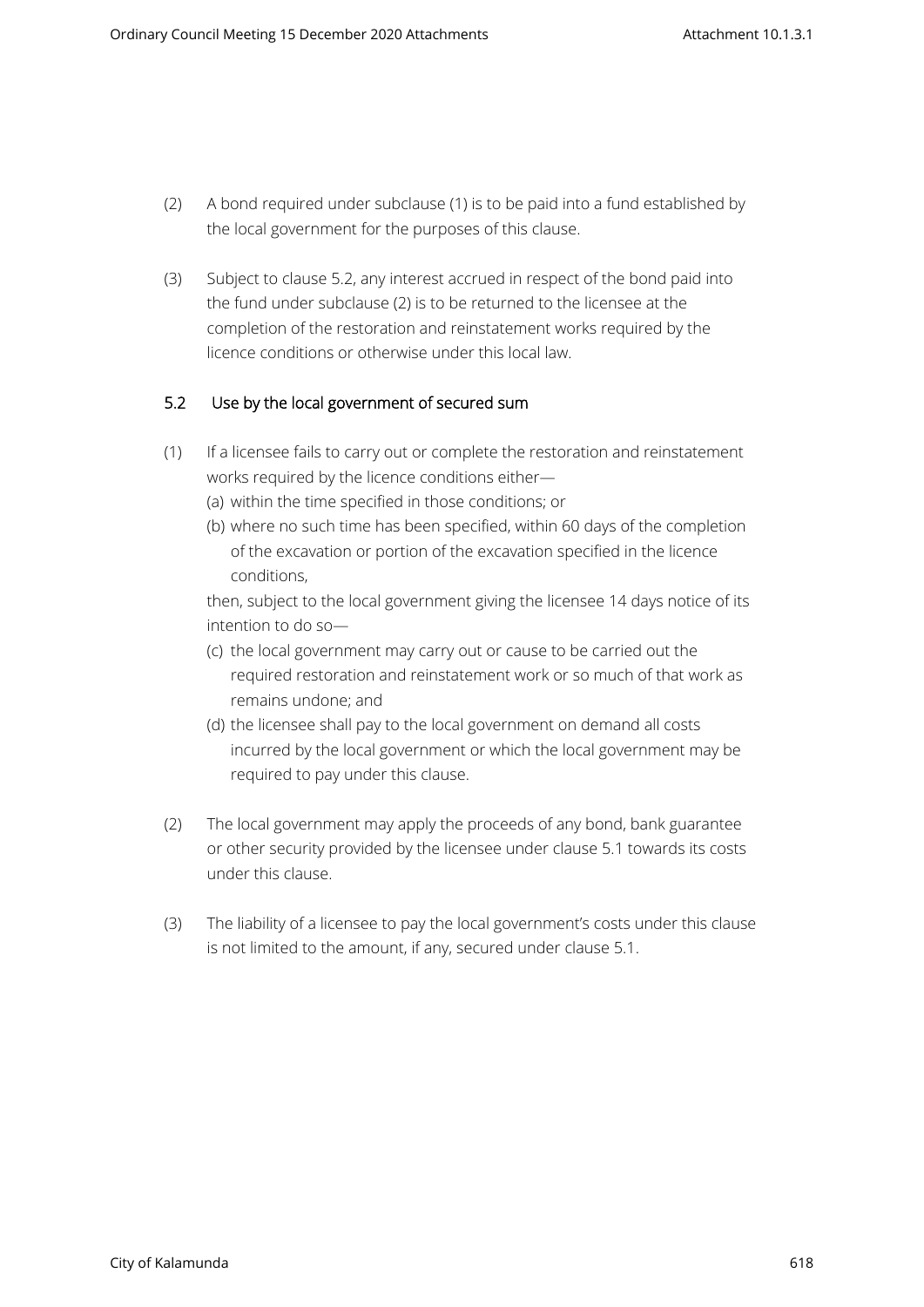## **PART 6—LIMITATIONS, OBLIGATIONS OF THE LICENSEE AND PROHIBITIONS**

#### **6.1 Limits on excavations near boundary**

Subject to any licence conditions imposed by the local government, a person shall not, without the written approval of the local government, excavate within—

- (a) 20 metres of the boundary of any land on which the excavation site is located;
- (b) 20 metres of any land affected by a registered grant of easement;
- (c) 40 metres of any thoroughfare; or
- (d) 40 metres of any watercourse.

#### **6.2 Obligations of the licensee**

A licensee shall-

- (a) where the local government so requires, securely fence the excavation to a standard determined by the local government and keep the gateways locked when not actually in use in order to prevent unauthorised entry;
- (b) erect and maintain warning signs along each of the boundaries of the area excavated under the licence so that each sign—
	- (i) is not more than 200 metres apart;
	- (ii) is not less than 1.8 metres high and not less than 1 metre wide; and
	- (iii) bears the words 'DANGER EXCAVATIONS KEEP OUT';
- (c) except where the local government approves otherwise, drain and keep drained to the local government's satisfaction any excavation to which the licence applies so as to prevent the accumulation of water;
- (d) restore and reinstate the excavation site in accordance with the terms and conditions of the licence, the site plans and the works and excavation programme approved by the local government;
- (e) take all reasonable steps to prevent the emission of dust, noise, vibration and other forms of nuisance from the excavation site; and
- (f) otherwise comply with the conditions imposed by the local government in accordance with clause 3.1.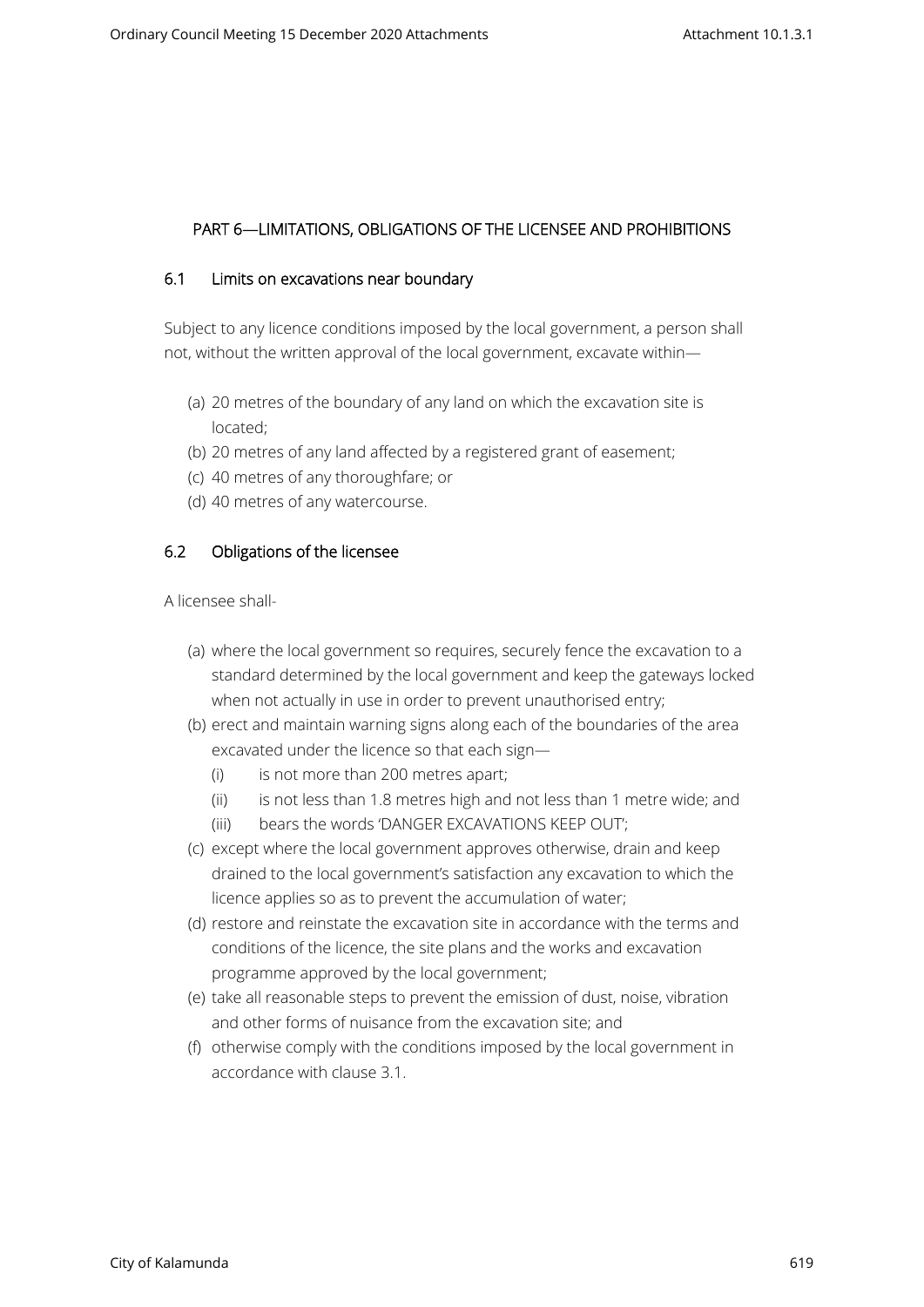## **6.3 Prohibitions**

A licensee shall not—

- (a) remove any trees or shrubs within 40 metres (or such lesser distance as may be allowed, in writing, by the local government) of the boundary of any thoroughfare on land in respect of which a licence has been granted, except for the purpose of constructing access thoroughfares, erecting buildings or installing plant for use in connection with the excavation and then only with the express approval of the local government and subject to any conditions which the local government may impose in accordance with clause 3.1;
- (b) store, or permit to be stored, any explosives or explosive devices on the site to which the licence applies other than with the approval of the local government and the Department of Mines, Industry Regulation and Safety; or
- (c) fill or excavate, other than in accordance with the terms and conditions of the licence, the site plans and the works and excavation programme approved by the local government.

# **6.4 Blasting**

- (1) A person shall not carry out or permit to be carried out any blasting in the course of excavating unless—
	- (a) the local government has otherwise given approval in respect of blasting generally or in the case of each blast;
	- (b) subject to subclause (2), the blasting takes place only between the hours of 8.00am and 5.00pm, or as determined by the local government, on Mondays to Fridays inclusive;
	- (c) the blasting is carried out in strict accordance with the AS2187 SAA Explosives Code as amended from time to time, the *Mines Safety and Inspection Act 1994*, the *Environmental Protection Act 1986*, and all relevant local laws of the local government; and
	- (d) in compliance with any other conditions imposed by the local government concerning—
		- (i) the time and duration of blasting;
		- (ii) the purposes for which the blasting may be used; and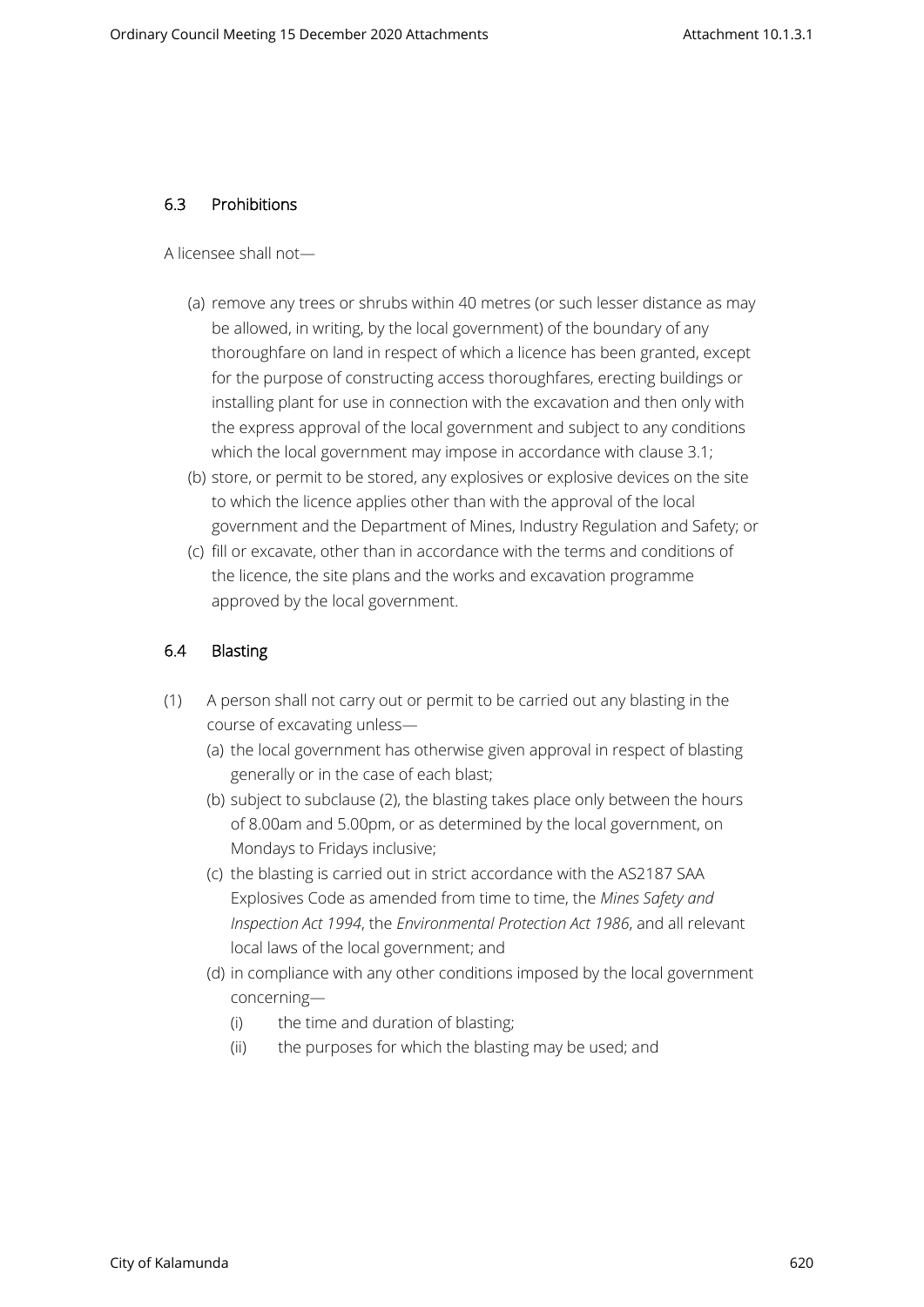- (iii) such other matters as the local government may reasonably require in the interests of the safety and protection of members of the public and of property within the district.
- (2) A person shall not carry out or permit to be carried out any blasting on a Saturday, Sunday or public holiday except with the prior approval of the local government.

# **PART 7—MISCELLANEOUS PROVISIONS**

# **7.1 Public liability**

- (1) A licensee shall have at all times a current public liability insurance policy taken out in the joint names of the licensee and the local government indemnifying the licensee and the local government for a sum of not less than \$20,000,000 in respect of any one claim relating to any of the excavation operations.
- (2) The licensee shall provide to the local government a copy of the policy taken out under subclause (1), within 14 days after the issue of that policy and shall provide to the local government evidence of renewal within 14 days of each renewal date.

# **7.2 Mines Safety and Inspection Act and Environmental Protection Act**

- (1) In any case where the *Mines Safety and Inspection Act 1994* or the *Environmental Protection Act 1986* applies to any excavation carried on or proposed to be carried on at a site, the licensee in respect of that site shall provide to the local government within 14 days full particulars of any inspection or report made under that Act or those Acts.
- (2) In this clause, the *Mines Safety and Inspection Act 1994* and the *Environmental Protection Act 1986* include all subsidiary legislation made under those Acts.

# **7.3 Notice of cessation of operations**

(1) Where a licensee intends to cease carrying on an extractive industry—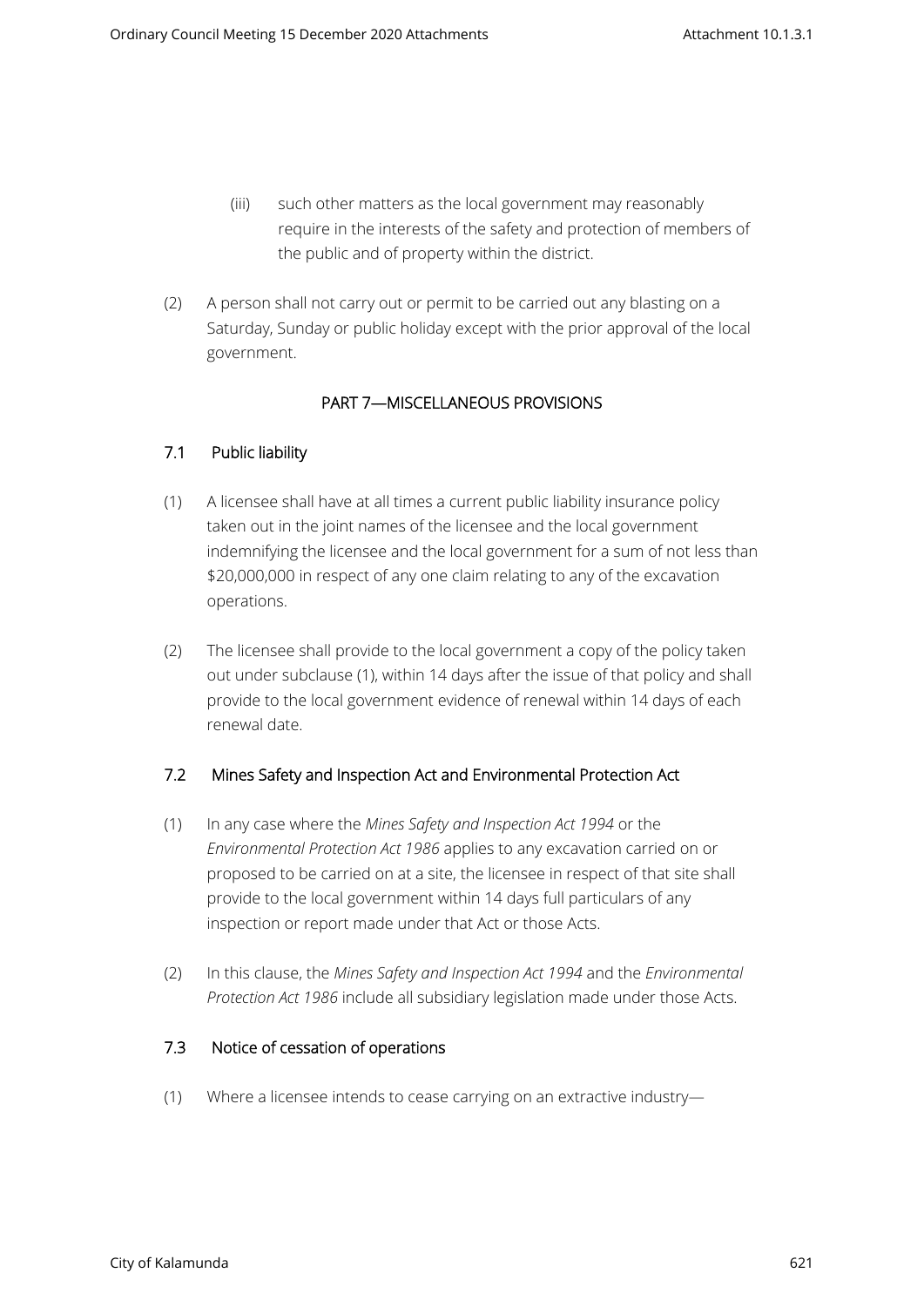(a) temporarily for a period in excess of 12 months; or (b) permanently, the licensee shall, as well as complying with clause 7.4, give the local government written notice of the cessation not later than 1 week after those operations have ceased.

- (2) Where a licensee has given written notice to the local government of the intention to permanently cease carrying on an extractive industry on the site to which the licence applies the licence is deemed to have expired on the date such cessation is so notified.
- (3) The temporary or permanent cessation of the carrying on of an extractive industry on a site or the deemed expiration or cancellation of a licence does not entitle the licensee to any refund of any licence fee.

# **7.4 Works to be carried out on cessation of operations**

Where the carrying on of an extractive industry on the site permanently ceases or on the expiration or cancellation of the licence applicable to the site, whichever first occurs, the licensee shall, as well as complying with the provisions of clause 7.3—

- (a) restore and reinstate the excavated site in accordance with the proposals approved by the local government or in such other manner as the local government may subsequently agree in writing with the licensee;
- (b) ensure that any face permitted to remain upon the excavation site is left safe with all loose materials removed and where the excavation site is—
	- (i) sand, the sides are sloped to a batter of not more than 1:3 (vertical:horizontal); and
	- (ii) limestone or material other than sand, the sides are sloped to a batter which, in the opinion of the local government, would enable the site to be left in a stable condition;
- (c) ensure that the agreed floor level of the excavation is graded to an even surface or is otherwise in accordance with the rehabilitation and decommissioning programme approved by the local government;
- (d) ensure that all stockpiles or dumps of stone, sand or other materials are left so that no portion of that material can escape onto land not owned or occupied by the licensee nor into any stream, watercourse or drain that is not wholly situated within the land owned or occupied by the licensee;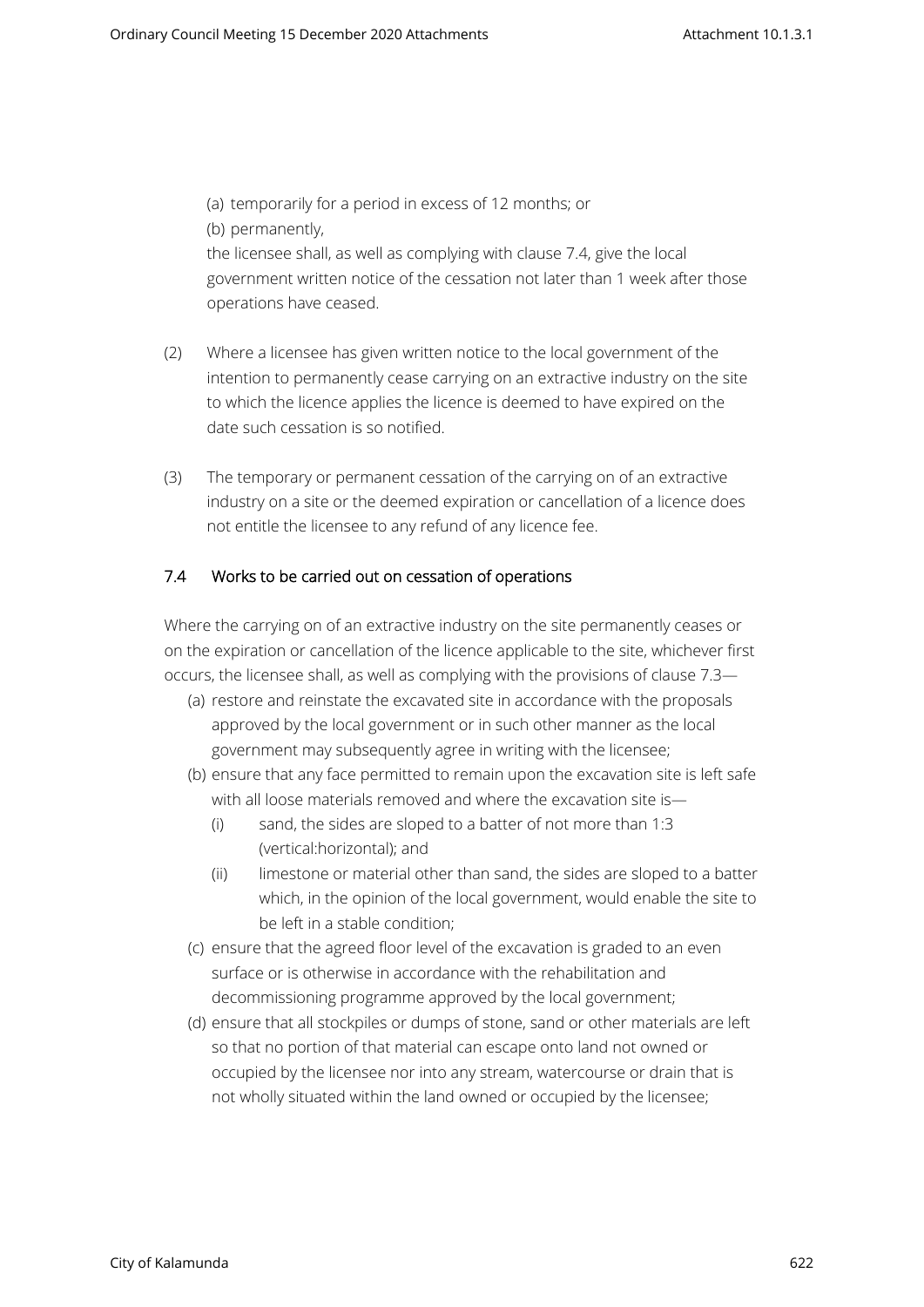- (e) erect retaining walls where necessary to prevent subsidence of land in the vicinity of any excavation;
- (f) remove from the site all buildings, plant and equipment erected, installed or used for or in relation to the carrying on of an extractive industry on the site and fill all holes remaining after such removal to the level of the surrounding ground and compact such filled holes sufficiently to prevent settling; and
- (g) break up, scarify, cover with topsoil and plant with grass, trees and shrubs all parts of the site where buildings, plant and equipment were erected or installed and all areas which were used for stockpiling unless otherwise specified under this local law.

# **PART 8—OBJECTIONS AND REVIEW**

## **8.1 Objection and review rights**

- (1) The provisions of Division 1 of Part 9 of the Act and regulation 33 of the Local Government (Functions and General) Regulations 1996 shall apply when the local government makes a decision as to whether it will— (a) grant a person a licence under this local law; or (b) renew, vary, or cancel a licence that a person has under this local law.
- (2) The provisions of this clause are subject to section 3.25 and item 12 of Division 1 of Schedule 3.1 of the *Local Government Act 1995* and any power of entry exercised by the local government under this local law is subject to Part 3, Division 3 of the *Local Government Act 1995.*

# **PART 9—OFFENCES, PENALTIES AND FORMS**

#### **9.1 Offences**

A person who fails to do anything required or directed to be done under this local law, or who does anything which under this local law that person is prohibited from doing, commits an offence.

# **9.2 General penalty**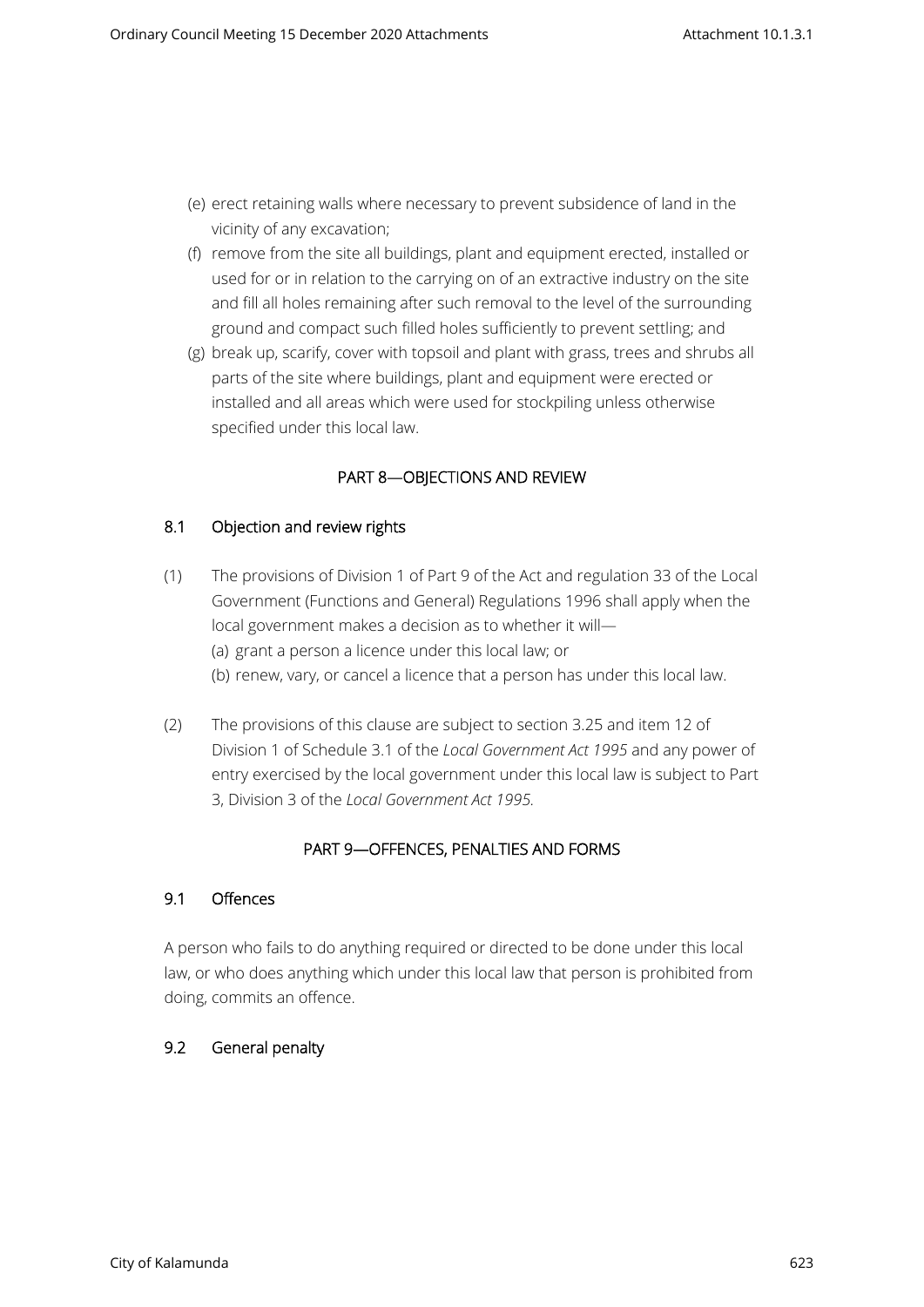A person who commits an offence under this local law is liable, on conviction, to a penalty not exceeding \$5,000 and if the offence is of a continuing nature to an additional penalty no exceeding \$500 for each day or part of the day during which the offence has occurred.

# **9.3 Modified penalty**

- (1) An offence against a clause specified in the Schedule is a prescribed offence for the purposes of section 9.16 (1) of the Act.
- (2) The amount of the modified penalty for a prescribed offence is that specified adjacent to the clause in Schedule 1.

# **9.4 Forms**

For the purposes of this local law—

- (a) the form of the infringement notice given under section 9.16 of the Act is that of Form 2 in Schedule 1 of the *Local Government (Functions and General) Regulations 1996*; and
- (b) the form of the notice sent under section 9.20 of the Act withdrawing an infringement notice is that of Form 3 in Schedule 1 of the *Local Government (Functions and General) Regulations 1996*.

————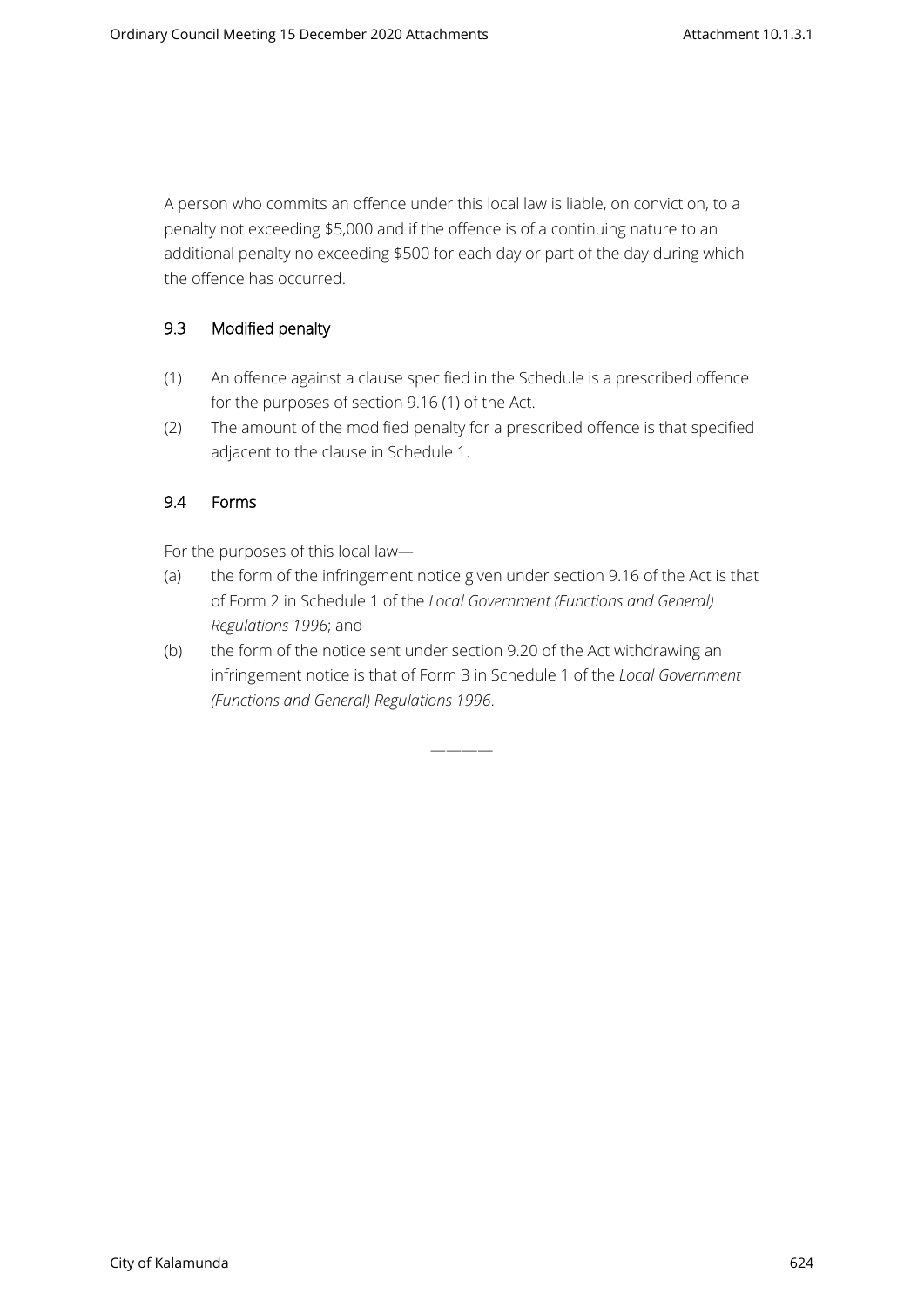#### *SCHEDULE 1*

## PRESCRIBED OFFENCES

(clause 9.3)

| Item           | Clause    | Description                                                                          | Modified<br>Penalty \$ |
|----------------|-----------|--------------------------------------------------------------------------------------|------------------------|
| 1              | 2.1       | Carry on extractive industry without licence or in<br>breach of terms and conditions | 500                    |
| $\overline{2}$ | 6.1       | Excavate near boundary                                                               | 500                    |
| 3              | 6.2(a)    | Gateways not kept locked where required                                              | 500                    |
| 4              | 6.2(b)    | Warning signs not erected or maintained as<br>required                               | 500                    |
| 5              | 6.2(c)    | Excavation not drained as required                                                   | 500                    |
| 6              | 6.2(e)    | Failure to prevent the emission of dust, noise or<br>other forms of nuisance         | 500                    |
| $\overline{7}$ | 6.3(a)    | Remove trees or shrubs near boundary without<br>approval                             | 500                    |
| 8              | 6.3(b)    | Store without required approval explosives or<br>explosive devices                   | 500                    |
| 9              | 6.3(c)    | Fill or excavate in breach of licence                                                | 500                    |
| 10             | 6.4(1)(a) | Blasting without approval of the local government                                    | 500                    |
| 11             | 6.4(1)(b) | Blasting outside times authorised                                                    | 500                    |
| 12             | 6.4(1)(d) | Blasting in breach of conditions imposed by the<br>local government                  | 500                    |
| 13             | 6.4(2)    | Blasting without approval on Saturday, Sunday or<br>public holiday                   | 500                    |

————